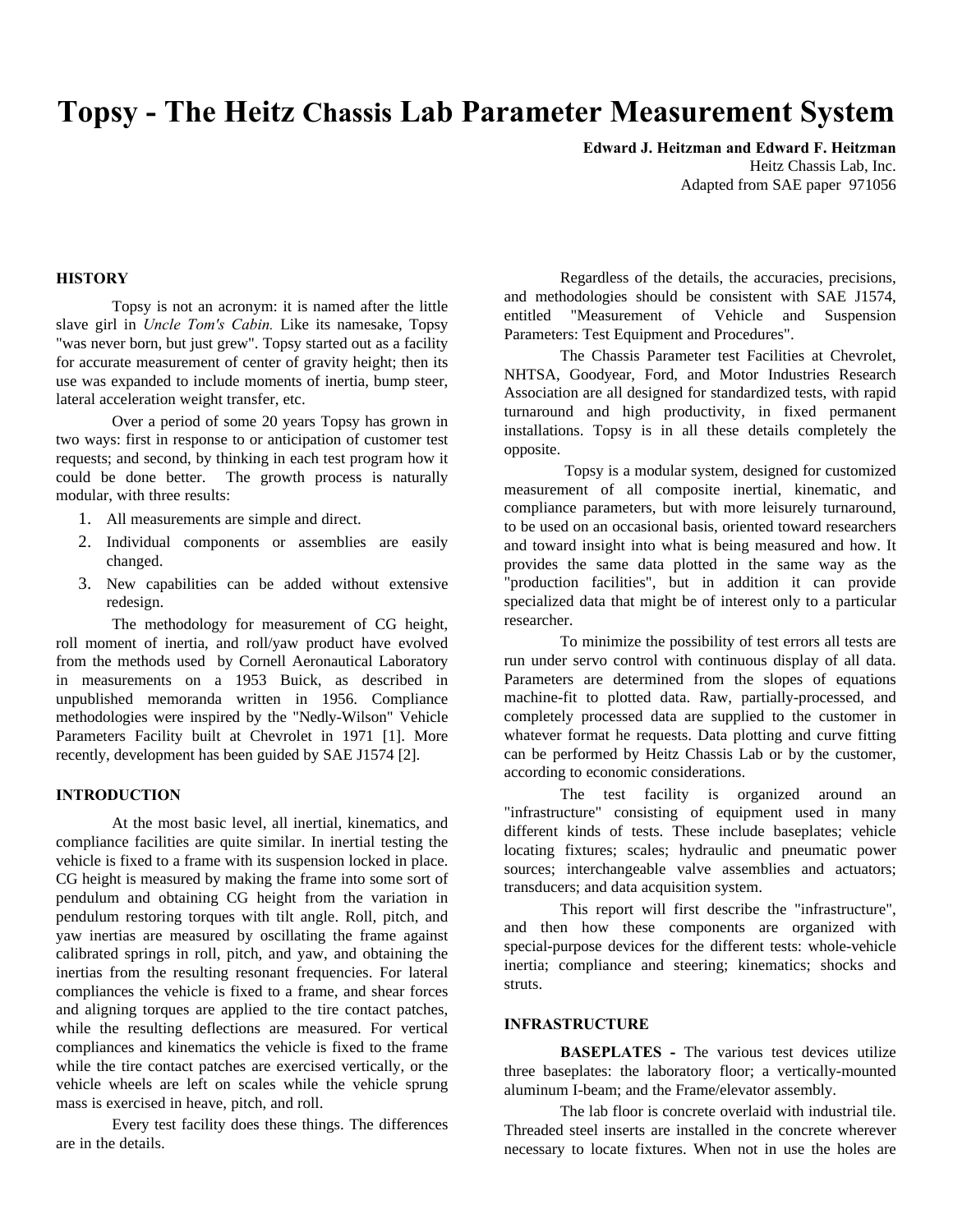filled by flat-head stainless steel capscrews. When desired hole locations change the old holes are covered with new tile.

The 150 mm vertical I-beam is permanently attached between the floor, the cinderblock lab wall, and several ceiling joists of the adjacent electronics laboratory room. It serves as the baseplate for measuring springs, struts, and shock absorbers, and as the reaction member in sidepull testing.

All inertial, kinematics and compliance measurements are made on the Frame/Elevator assembly which is shown in lowered position in Figure 1. This assembly forms a testing baseplate which is assembled when needed. It can be raised and lowered to a convenient working height, and can be pitched for a "drive-on" capability.

**FRAME DESIGN - The Frame consists of two** transverse beams and two longitudinal siderail beams. The transverse beams are rectangular aluminum tubes, reinforced by aluminum plates welded on the upper and lower surfaces, and by welded-on plates where attachment is made to the siderails. The siderails are 380 mm wide welded assemblies, 4090 mm long, made up of three rectangular tubes capped by welded-on 3 mm aluminum plates and 13 mm thick endplates. Galvanized "Unistrut" steel channels with rolled-over edges are attached to top and bottom edges and along the bottom centerline of the longitudinal beams. These are bolted at 152 mm intervals to flush-mounted "Rivnut" threaded inserts. The Unistrut rails add considerably to bending stiffness, and with the many available clamps and fittings provide a convenient system for attaching equipment to the Frame.

The basic moment of inertia of each siderail is estimated to be  $1500 \text{ cm}^4$  of aluminum. The Unistruts add 500 cm<sup>4</sup> of steel. The composite moment of inertia is therefore approximately  $3000 \text{ cm}^4$  of aluminum. The effective moment of inertia of a current transverse beam is about 625 cm<sup>4</sup> of aluminum, which will soon be doubled by welding on another upper and lower cap. Bending deflections are generally low because the distance from vehicle wheel centers to support members is short. The mass of each side rail is 98 kg and that of each transverse beams is 15 kg without elevators.

The attachment between a siderail and transverse

beam is through 12 bolts at each end, with holes tapped into the siderail ends. Spacing between siderail centerlines is adjustable from 1270 to 1702 mm to accommodate vehicles of various trackwidths. Wider trackwidths will require welding on more plate and drilling more holes in the transverse beams, or welding up longer ones. The side beam length of 4090 mm accommodates vehicles of up to 3300 mm wheelbase.

Ramps attach to the end of the siderails. With the Frame Elevator Assembly at maximum pitch angle, a vehicle can be driven onto the frame assembly.

The Frame has secondary use as a general- purpose work table to which components can be clamped for testing. When its space is needed for other projects, it is disassembled and stored on a shelf above the laboratory entrance doors. Assembly takes one man about one hour.

**FRAME ELEVATORS -** The Elevator Assembly consists of four motorized ball- screw linear actuators, attached vertically to the end rails at each corner of the Frame. Each actuator is capable of over 9000 N and has a stroke of 460 mm. The actuator ends are fitted to rubber or polyethylene feet through spherical bearings.

The actuator motors are connected through the inside of the Frame beams and a single cable to a hand-held control module, where they are controlled, singly or together, by toggle switches. The elevators provide a table height range of 215 to 675 mm, and a pitch range of  $\pm$ 6 degrees.

Each elevator actuator has a mass of 19 kg. They are stored in a closet when not in use.

# **VEHICLE LOCATING JACKS**

**SCISSORS JACK** - The two scissors jacks, one of which is shown in Figure 2, were designed to lock the vehicle to the Frame at selected ride heights, for inertial and compliance measurements. When raised or lowered by turning the Acme-threaded screws with a wrench or air wrench they remain horizontal, so that front and rear ride heights can be adjusted without worry about introducing roll. They are laterally stiff, since parallelogramming requires bending the 19 mm diameter screw into a sine wave.



**Figure 1:** Frame/elevator assembly in down position **Figure 2:** Scissors jack assembly

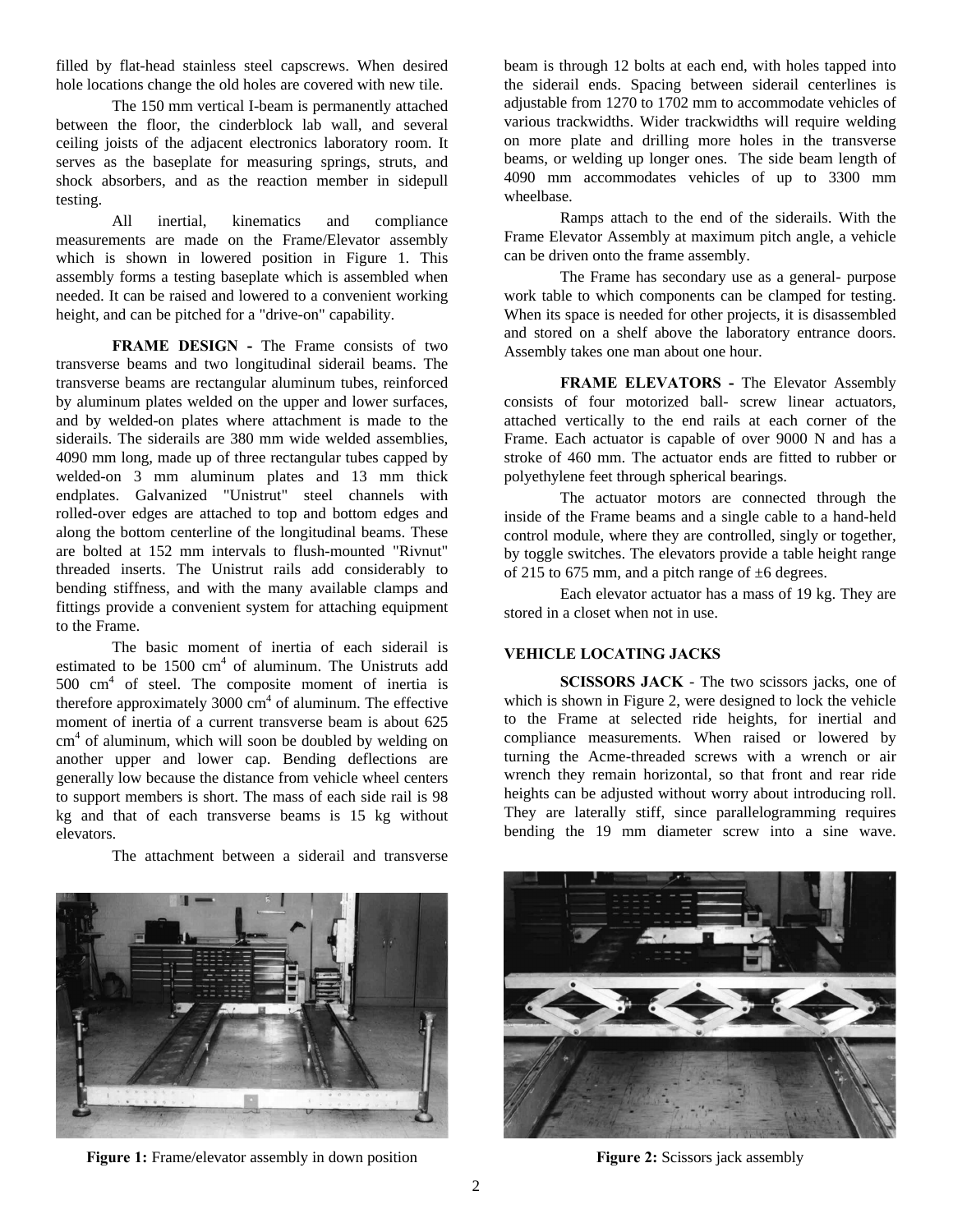

**Figure 3:** Ride/Roll crossmember mounted below Frame, with servo cylinders

Nevertheless, during early lateral compliance testing, in which displacement transducers were referenced to the Frame rather than the vehicle body, it became necessary to put adjustable threaded spacers under each threaded block to reduce the lateral compliance resulting from this sine wave bending. With the spacers installed, lateral deflections were reduced to 0.2 mm at 4100 N sideforce. The mass of each scissors jack is 19 kg. When not in use they are stored vertically in the "crossmember corner" of the laboratory.

**RIDE/ROLL CROSSMEMBER -** The "Ride/Roll" crossmembers, one of which is shown in Figure 3, were designed to exercise the vehicle suspension in kinematics testing, but can also be used in compliance tests. The center restraint for this crossmember is a 32 mm diameter steel shaft running in linear ball bearings in a cylindrical housing, which is attached to the lower crossmember "bridge truss" by shaft collar-trunnions. The cylindrical housing is adjusted up or down to optimize the loading on the vertical shaft. The inner shaft attaches by a spherical bearing to a clevis welded to a 38 mm diameter screw, which is threaded into a block in the upper crossmember. The location of the spherical bearing defines the point about which the vehicle rolls, provided that the shaft is vertically locked by tightened shaft collars. That point can be adjusted by screwing the clevis into or out of the crossmember. With the vertical shaft free, the vehicle finds its own roll center, which can be computed from the vertical shaft motion or by other means.

The ride/roll crossmembers can be assembled "upside down" or "rightside up", and they can be attached to either the bottom of the Frame as in Figure 3 or to the top side. One of the four configurations is chosen for a particular test according to test vehicle road clearance and ease of installation.

The vertical displacement and roll angle of the upper crossmember is controlled by any of several trunnion-mounted linear actuators. For compliance testing slow-moving electric motor ball screw actuators are used, or hydraulic cylinders are locked vertically by shaft collars. For kinematics and frequency response testing, a variety of



**Figure 4:** Side force measurement in roll dynamic testing

hydraulic actuators are used, depending on force, stroke, and piston velocity requirements.

Removal of an actuator requires only pulling out a spring-loaded hitch pin from the upper spherical rod-end, and removing two trunnion bolts.

The housing for the vertical slider is normally located rigidly at top and bottom for lateral stiffness. However, for measurement of roll/yaw product in dynamic testing one end is located as shown in Figure 4. Here the housing is pivoted about its lower mount, but the upper end is free to move laterally except for the load cell restraint. Fore/aft loads are taken by the ball bearing, which tends to roll on either the front or rear surface of the channel with a clearance of about 0.2 mm. The vertical slider and the truss sides have been enlarged since this picture was taken.

The lower "truss" crossmember has a mass of 15.6 kg, and that of the upper crossmember is 11.6 kg. They store in "crossmember corner". The vertical bearing and shaft assembly has a mass of 5.3 kg, and stores in a closet.

**ATTACHMENT TO VEHICLE -** Where possible the Scissors or Ride/Roll crossmembers bolt to "rivnuts" installed in the vehicle frame or underbody. (After testing the rivnuts are plugged with setscrews.) For passenger cars, they are more often clamped to rocker pinch welds, using machinists vises modified for air-wrench installation. The vises bolt to or are clamped to the locating crossmembers.

**ACTUATORS -** An array of electric motor and hydraulic actuators are used interchangeably, with a "standard" trunnion mount. For essentially static positioning jobs, Saginaw ball-screw actuators are used, either with Saginaw motors or smaller Dayton motors with higher-ratio gearing. With one exception, motors are 90 volts, run off rectified 115 Vac and controlled by toggle switches or by operational amplifier-driven relays. For the pull-point locators in sidepull testing, the actuators use 12 volt motors driven by general-purpose servo amplifiers.

Hydraulic cylinders or servo cylinders are used whenever variable force or motion is needed. Four sizes of hydraulic cylinders are used, depending on force, stroke, and matching of piston velocity requirements to limited pump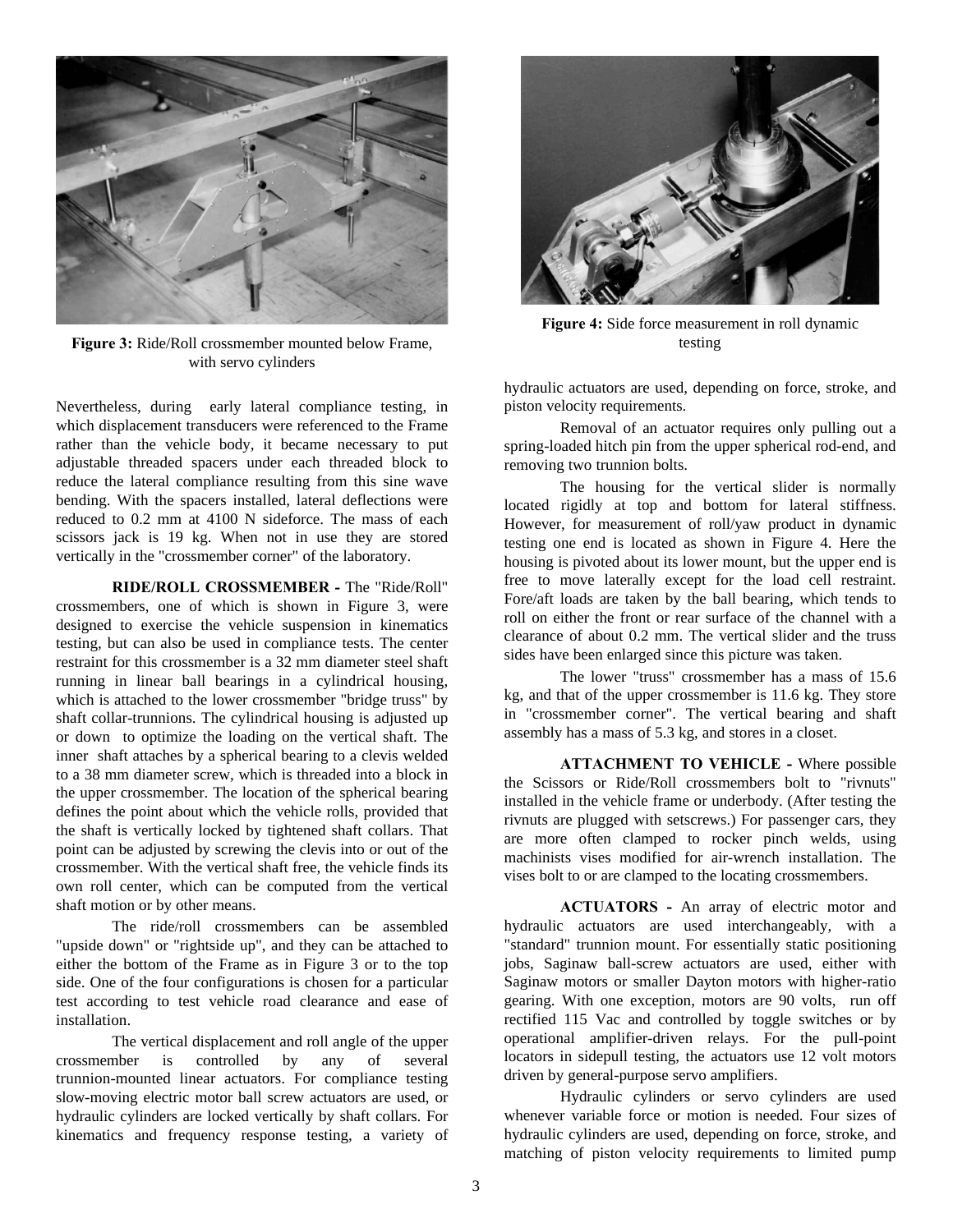

**Figure 5:** Hydraulic cylinder configurations

capacity. Piston areas (on the rod side) are approximately 1.3, 2.6, 6.5, and 12.9  $\text{cm}^2$  respectively.

The three smaller size cylinders use the same basic design, which may be configured as single-ended, or equal-area/double ended, by selection of end-caps and piston shafts. The photo in Figure 5 shows the same cylinder in three configurations: a single-ended, end mount in the foreground; with double-ended, trunnion mount and a double-ended, end mount in the rear.

 Flow into and out of the cylinder is controlled by manifold blocks. The input end may be fitted with a simple ported block or with servo valve manifold blocks. The manifold blocks can be fitted with servo valves, or with red or blue "dummy blocks". Blue dummy blocks have the same flow direction as the simple porting blocks, and red dummies have porting of the opposite direction. Cylinders are easily changed from parallel to opposing directions by switching dummies.

The cylinder end opposite to the porting block has provision for a geared potentiometer, which is driven by a rack gear running in a groove milled into a corner of the cylinder. The potentiometer provides direct feedback without intervening compliance or backlash when the cylinder is used as a position servo.

The "big" cylinder is similar in design but is not fitted with a servovalve. The cylinder body is simply a section of thick-wall extruded tubing, which is drilled and tapped for end caps and fittings, then honed. Because it does not have to be bored, it is easy to make any length cylinder.

 All cylinders use O-rings with less squeeze than that normally specified, for low friction.

The "bad news" about hydraulics is given by the approximate equation:

$$
cm^3 / s = \frac{kW \times 10^6}{kPa}
$$

At 10 000 kPa, a 4 kW pump supplies an average flow of about 400 cm<sup>3</sup>/s. Since a single 6.5 cm<sup>2</sup> cylinder with a 5 cm peak-to-peak stroke at 1 Hz requires an average flow of 65 cm<sup>3</sup>/s, the smallest diameter cylinder that will do the job is the one to be used in dynamic testing.



**Figure 6:** Hydraulic cabinets

**SERVO VALVES - Flow control servovalves are** used for position servos, and pressure control servovalves for force generation. The pressure control valves are mounted in assemblies containing a filter, valve, and differential pressure transducer. All servo valves are driven by standard operational amplifiers.

**HYDRAULIC SUPPLIES -** Two similar hydraulic supplies in roller cabinets are employed. Both are shown in the photo of Figure 6. One has a variable displacement pump driven directly by a 1.2 kW, 115 volt motor; the second one has an identical pump belt-driven by a 4.4 kW, 230 volt motor. The pump in the 4.4 kW cabinet can run at 10 000 or 20 000 kPa by changing the compensator spring and the belt pulleys. Both cabinets have the necessary filters, reservoir, accumulator, etc. The smaller one is fitted with two servovalves with outputs fed through solenoid valves for locking cylinders in place, for the sidepull system. The larger one is used in kinematics and compliance testing.

The hydraulic pump cabinets connect by flexible hoses to a floor-mounted distribution system, which for kinematics/compliance testing runs lengthwise under the Frame. The distribution system consists of parallel stainless steel lines with accumulators on each end, and servovalve manifolds or outlets where required. Relatively large accumulators are used to provide flow capacity well in excess of pump capacity for periods of several seconds. The accumulators are charged by a motor-driven 20 000 kPa air compressor.

**WHEEL-LOAD SCALES AND BEARING** PADS- Four strain-gage platform scales are used for vehicle weight and individual wheel loads. Each scale platform is 381 mm square and 100 mm high. An accuracy of  $\pm 0.02$  percent is specified with the load located anywhere on the platform. Maximum load is 8900 N per scale. Accuracy certification is to NTEP Class III, one part in 6000.

The scales are not "drive-on": the vehicle must be raised and then lowered onto the scales.

For measurements of suspension kinematics and compliances, each wheel scale is fitted with ball-bearing low-friction pad assemblies. Each assembly consists of upper and lower hardened steel plates, separated by an array of hardened steel balls. Each upper plate is fitted with mounting ears for a wheelpad forcer assembly, and has a serrated steel friction surface.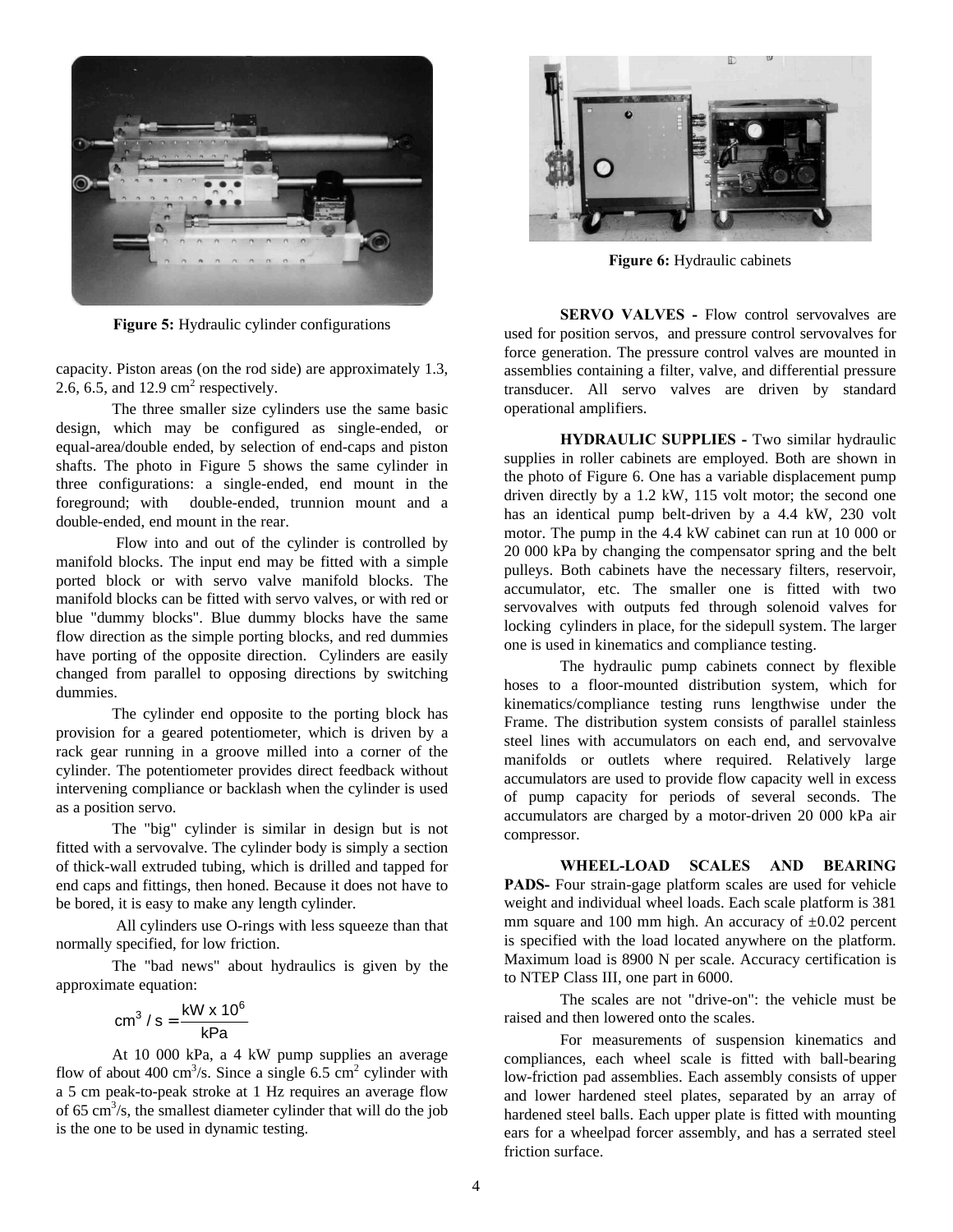**POSITION TRANSDUCERS -** Two types of position transducers are used. Spring-loaded rectilinear potentiometers are used for small, well-defined deflections such as lateral vehicle motion or deflections of the Frame in CG tests. For all other work we now use "home-made" string pots or string encoders. A string device (Figure 7) consists of a spring motor with its output cable wrapped in a single turn around a pulley mounted on a pot or encoder shaft. Spring motors come in several tension levels, and are inexpensive and reliable. Since the "chassis" is just a piece of flat stock it can be modified for a given application and replaced for the next. Precise encoder scaling is accomplished by selecting pulses per revolution and then machining a pulley to the correct diameter.

Encoders are used wherever possible because they have good resolution with infinite "stroke", and are zeroed anywhere in that stroke with a pushbutton switch. Potentiometers are used only when position data should not be lost when power is turned off.

# **ACCELEROMETERS/INCLINOMETERS -**

Force-balance servo accelerometers, either Systron-Donner Model 4310 or Sundstrand Model 303B, at 0.25, 0.5, or 1.0 g full scale, are used as inclinometers. These units have linearities of 0.05 percent full-scale, and resolutions of 0.0006 degrees. A Systron-Donner force-balance servo angular accelerometer with  $\pm 10$  radians/second full scale, 0.1 percent linearity, and 0.005 percent resolution is used in angular inertia testing.

**STEERING WHEEL -** A "second steering wheel" instrumented to measure angle and torque is used in compliance and steering system measurements.

WHEELHUB TRANSDUCER PLATE Wheelhub transducer plates shown in Figure 8 are designed for steering ratio and geometry, kinematics, and compliance measurements. Adapter plates are attached to lugnut extensions through four or five slots which guarantee accurate centering. The resulting spin axis extension is a threaded shaft containing a ball bearing hanger for a plumb bob or a tire deflection encoder, and a lockable attachment to the wheelhub transducer plate. This plate contains camber and caster inclinometers, a bubble level, a rearward-facing laser



**Figure 7:** Small string encoder

pointer for steer angle zeroing, a  $\pm 45$  degree, 0.05 degree resolution "coarse" steer angle encoder, and attachment points for the fine steer angle encoders required for kinematics and compliance measurements.

**BALL-SLIDE FOLLOWER MECHANISM -** The ball-slide mechanism shown in Figure 9 was designed to measure wheelcenter motion in kinematics and compliance testing, and vehicle bumper motion in sidepull testing. It consists of three orthogonal, dual-shaft, linear ball-bearing sliders, in X-Z-Y configuration, with motion measured by spring-motor encoders. Range of motion as determined by lengths of the slider shafts is arbitrary. At present, X-motion is 460 mm, Z-motion is 305 mm, and Y-motion is 230 mm, but the short Z-motion shafts shown in the figure are used for closet storage. Transducer range is arbitrary since the encoders can be zeroed anywhere. The encoders installed for X-Z-Y motion have 256 pulses per revolution and 20.7 mm diameter pulleys, which with the 12-bit data acquisition conditioners result in  $\pm 127$  mm full-scale with 0.06 mm resolution at 4X, and  $\pm 508$  mm full-scale with 0.25 mm resolution at 1X. Force levels are 4 N in the X-axis and 1.6 N in the Y-axis, determined by the spring motors. In the Z-axis the weight of the Y-axis portion and the pull-down Z spring motor are counterbalanced by a vertical spring motor.

For compliance and kinematics testing small steer angles are measured by two additional encoders, spaced 356 mm apart to match attachment points on the wheelhub transducer plate, as shown in Figure 8. These steer angle





**Figure 8:** Wheelhub transducer plate **Figure 9: Figure 9:** Ball-slide follower mechanism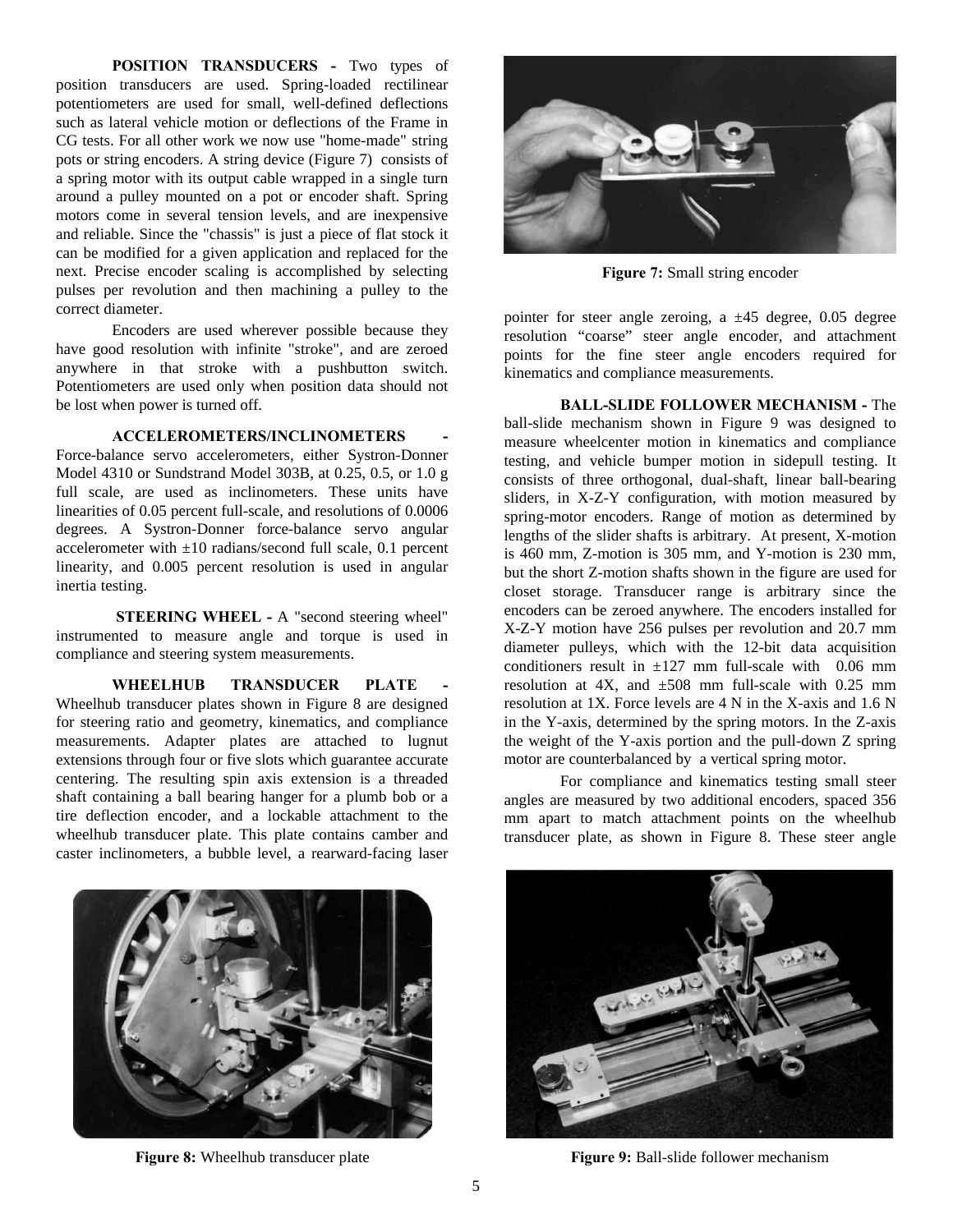

**Figure 10:** Data acquisition console

encoders have 1,000 pulses per revolution and pulleys chosen for a 4X full-scale of  $\pm 4$  degrees with 0.002 degrees resolution, and a 1X full scale of  $\pm 16$  degrees with resolution of 0.008 degrees. As the slider mechanism follows the X and Z wheel motions, no corrections for such motions are needed.

**DATA ACQUISITION SYSTEM - The proprietary** data acquisition system shown in Figure 10 allows close monitoring of a test in progress, and useful review of completed test programs. All testing is videotaped, with raw transducer data recorded in serial binary form on one or more lines at the top of the picture. Voice, noises, and transducer outputs are recorded in synchronism continuously during the entire test on two-hour tapes, so that anomalies that might occur during or between test runs can later be investigated. Throughout the test, data is displayed as columns of numerics, twelve channels to a column, overlayed on the video picture, for visual monitoring. The displayed overlay does not have to be recorded, as it can be recreated and recorded at any time. All processed data is referenced to hours, minutes, and seconds of tape time, so that final plotted data can be referenced to the video. Figure 11 shows a typical compliance test screen with numeric overlay.

Transducer data is conditioned in general-purpose, strain gage, shaft encoder, or frequency input amplifiers; and in tenth-order 14.2 Hz Butterworth active filters. All signal conditioners have manual and autozero capability, and on-board calibration (E-Cal, R-Cal, Excitation Off, Fixed-Count, or crystal oscillator) appropriate to their function. The filtered data is sampled 60 times per second, digitized to 12 bit accuracy and resolution, and stored with 12 channels on one horizontal line of the video recorder. Each data line appears as a dot-dash line across the top of the visible video picture. Figure 12 shows a screen with 24 channels of binary data on two video lines.

The system is designed to use a maximum of nine "data lines" with 12 channels per line, for a total of 108



Figure 11: Screen with numeric overlay

10-Hz data channels sampled at 60 Hz. However, it is also possible to devote some data lines to "high-speed" use, with two data channels sampled at 480 Hz or one data channel sampled at 960 Hz.

Interface between the Pentium-PC computer and either the data acquisition system or the replayed tape uses a "RAM Buffer" module. Through this module, the computer sees the data being produced or reproduced as RAM which is updated with twelve 12-bit data samples, (or high speed equivalents) in 53 microsecond bursts occurring sixty times per second.

**CALIBRATION OF INSTRUMENTATION -** Wheel scales are calibrated by recording the placing of 24 NBS Precision F  $(\pm 0.002$  percent) test weights (each 50 pounds, approximately 222 N) on the scale, one at a time, then transferring them one at a time to the next scale, etc., plotting the results, and computing the best straight line through the data for each scale.

 The CG moment arm load cell and roll inertia springs are calibrated in the same way: by putting the weights on the Frame against a Unistrut rail one at a time, then transferring them one at a time to the same location on the other side and plotting the result.

The small tension/compression load cells are calibrated by screwing several in series with a master load



**Figure 12:** Screen with only binary data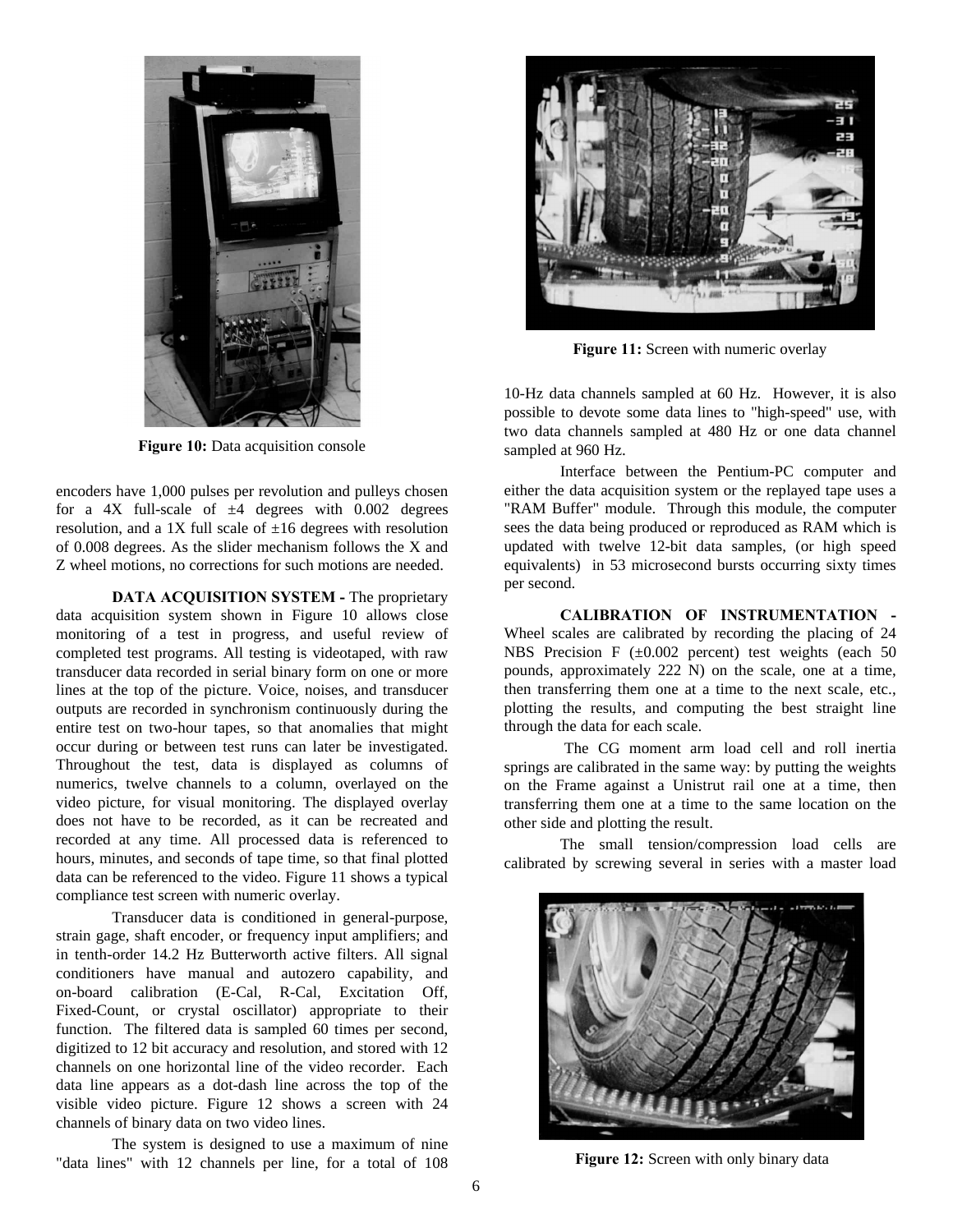cell used only for that purpose, and loading the composite with a hydraulic cylinder and a triangle wave generator. Individually they are single-point checked with precision test weights. Sidepull load cells are single-point checked by hanging precision 2500 pound and 5000 pound test weights (approximately 11 000 N and 22 000 N), in visits by the New Jersey State Weights and Measures truck.

All load cells generally use identical 9 meter cables, both in calibration and in use. During calibration each load cell has its R-Cal checked against its own history for its output with a Micro-Measurements ±0.02 percent R-Cal resistor. Ordinary one percent resistors are then installed for checking during a test program. If for some reason a non-standard cable is used for a test the precision R-Cal can be used to adjust excitation level to compensate for cable wire resistance.

Amplifiers are checked before each use with an Electro-Services Corp "Transducer Simulator", in 0.5 millivolt/volt increments to 3.0 millivolts/volt.

Calibration of inclinometers are checked periodically





**Figure 14:** Torque arm with actuator load cell for CG height **Figure 15:** Yaw Cradle

on a sine table with machinist's gageblocks.

Before each use string encoders and pots are checked over 450 mm travel by a Starret metal ruler, and rectilinear pots are checked by a vernier caliper.

## **EQUIPMENT FOR WHOLE-VEHICLE INERTIA PROPERTIES**

For measurement of CG height, the Frame sits on strain-gaged knife-edges (Figure 13), with roll motion forced by a ball-screw linear actuator equipped with a 2225 N load cell (Figure 14). The actuator attaches between a transverse torque arm bolted to Unistrut rails on both sidebeams, and the lab ceiling. The actuator motor and position potentiometer connect through a ceiling plug to a wall-mounted speed control box and to the data acquisition system. For CG measurement the actuator forces constant-speed roll motion between reversing limit stops set at  $\pm 12.5$  degrees.

An unloaded, rectangular tube, "longitudinal reference beam" is installed between the front and rear knifeedge pads. Transverse channel sections are clamped to the Frame lower-surface Unistrut rails below the front and rear wheelcenters to position vertically-mounted rectilinear potentiometers with their spring-loaded shafts impinging on the longitudinal reference beam, to measure Frame deflection. Vertical string potentiometers are installed between the reference beam and vehicle at front and rear axle locations to monitor ride height during a test.

For roll moment of inertia calibrated coil springs are bolted between the Frame ends and the floor. The Frame rocks back and forth at a frequency of approximately 1 Hz, determined by the spring rates and the inertia of the vehicle-plus-Frame. The knife-edge strain gages measure side forces which result from roll/yaw coupling. The oscillation period is measured by the angular accelerometer.

Pitch moment of inertia is measured in the same way, with the knife-edges relocated to the midpoint of the side beams.

For yaw moment of inertia the Frame sits on a "Yaw Cradle". The "cradle" (Figure 15) is a frame made up of welded rectangular aluminum tubing bolted to the lab floor through a 500 mm Rotek ball bearing. The Rotek bearing was chosen because it has bolt flanges on both inner and outer

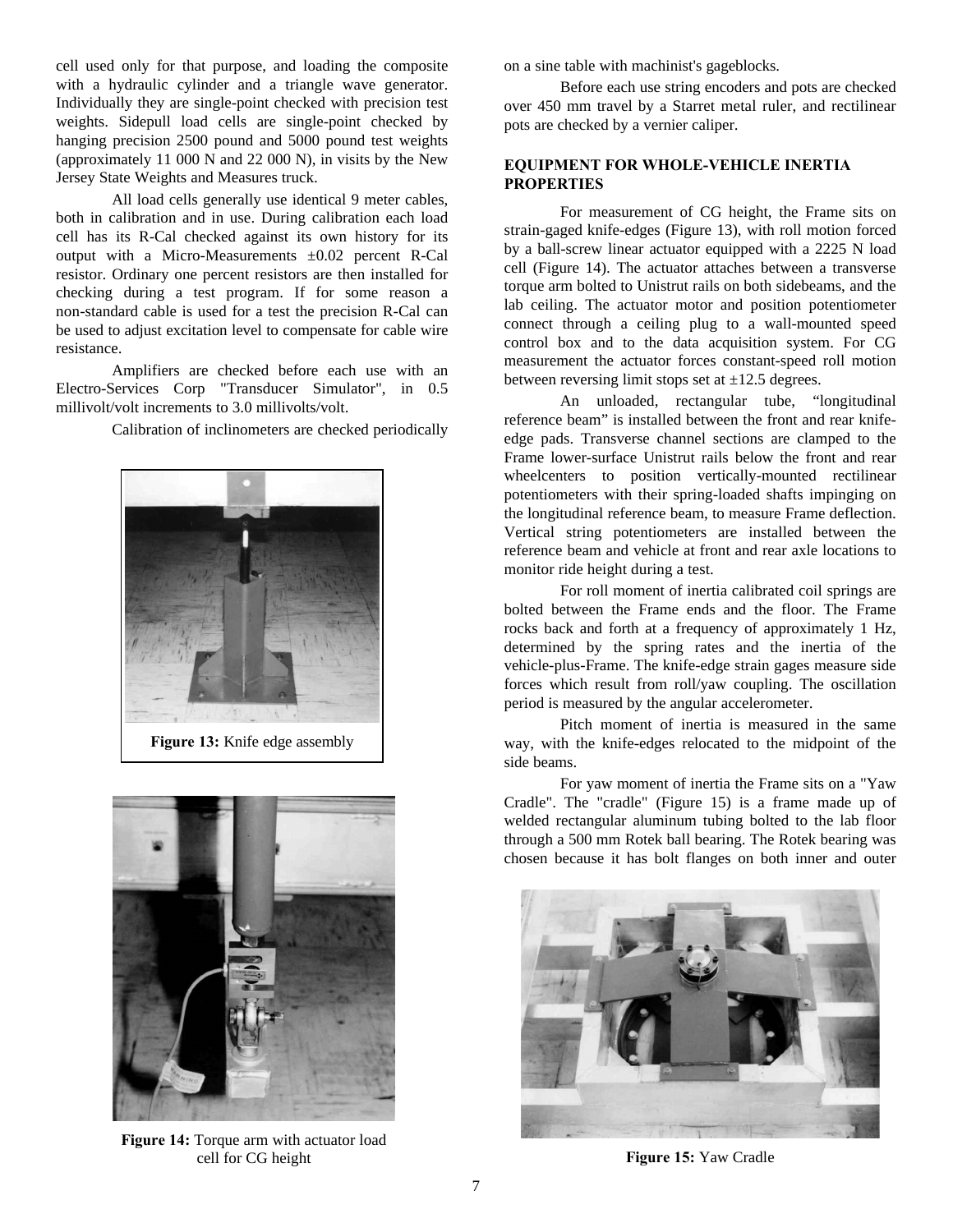races, and does not require extreme flatness in mounting surfaces.

The cradle inner and outer races are connected through a torsion bar for angular restraint. The torsion bar is a strain-gaged BMW axle shaft, complete with constant-velocity universal joints. Test frequency is about 0.33 Hz.

When not in use the Yaw Cradle stores vertically, chained to a storage cabinet to ensure against tipping.

Figure 16 shows the storage system for everything except the Frame: calibration weights, scales, turntables, knife edges, Yaw Cradle, and "crossmember corner" are external, and everything else fits inside the cabinets.

## **MEASUREMENT PROCEDURES FOR WHOLE-CAR INERTIA MEASUREMENTS**

**VEHICLE INSTALLATION - The vehicle is** cleaned to remove accumulated dirt and its fuel tank is filled to overflowing; then it is weighed and the longitudinal and lateral location of its CG is computed. The longitudinal reference beam is installed, and the Frame-deflection potentiometers are attached below the calculated wheel center locations. No-load Frame deflection is recorded, and then the vehicle is driven on. The scissors jacks are attached to the vehicle, by bolting to Rivnuts installed in the vehicle underbody or frame or by clamping to rocker weld flanges. The vehicle is rolled to locate its longitudinal CG at the Frame midpoint, then rollers are placed under the scissors jacks. The vehicle is lifted slightly and centered laterally, then it is lowered and the rollers are removed. The scissors jacks are bolted to the Unistrut rails and the vehicle is set to the specified ride height.

Pots or encoders are installed to measure lateral deflection under load and any ride height changes. Supplementary, monitoring vertical stringpots are installed between the Frame and the rocker midpoints, the radiator support crossmember and the rearmost available point on the vehicle structure. All transducers are zeroed.

If moments of inertia are to be measured, scales are placed under the four corners of the Frame elevators, and barbell weights are attached to the Frame ends to adjust the longitudinal Frame CG location to its midpoint, compensating for equipment location. The vehicle is now located so that its CG and that of the Frame are directly over the Frame center.

**CG HEIGHT -** The Frame is lowered onto the knife edges, the vertical actuator is installed, and then the elevators are totally retracted.

The vertical actuator is set to cycle through its  $\pm 12.5$ degrees range at its "fast rate" of 1 minute per cycle, while the data are observed. Any excessive deflections, or shifts as motion goes through center, require correction. The front and rear inclinometers must read the same, and they must agree with the potentiometer in the vertical actuator. The video recorder is turned on, and the actuator is then set to its 3 minutes per cycle "test rate" for at least six additional cycles.



**Figure 16:** Equipment storage

If cycle-to-cycle transducer readings are identical in each cycle, the test run is over.

If desired, the ride height is then reset, and the procedure is repeated.

After all vehicle-on inertial testing is completed the location and heights of the scissors jacks is noted, and they are removed. The vehicle is removed, and the vehicle-off readings of the Frame deflection potentiometers are recorded.

The scissors jacks are re-installed on the Frame, the gain of the load cell signal conditioner is switched to a 10x higher sensitivity, all vibration-creating devices (overhead fan, any rotating machinery) are turned off, and the measuring process is repeated for computation of the Frame tare.

Data processing, as described in Appendix 1, consists of plotting the restoring force and vehicle lateral deflection versus the tangent of the tilt angle over 3 cycles, and computing the slopes for the vehicle-plus-Frame and for the Frame alone. The computation is summarized in the following equation:

$$
H_v = \frac{R}{W_v} \left[ \frac{dF_{v+F}}{dtan\theta} - \frac{dF_F}{dtan\theta} \right] - \frac{dY_s}{dtan\theta}
$$

where

- $H_v =$  height of the total vehicle CG above the knife edges
- $R =$  torque arm length
- $W_v =$  weight of the total vehicle
- $\theta$  = roll angle
- $dF/dtan\theta$  = slope of the force/angle relationship for the vehicle-plus Frame and for Frame alone
- $dY_s/dtan\theta$  = slope of the lateral shift/tilt angle relationship of the vehicle CG

Typical data plots are shown in Figure 17. Forces are corrected before plotting as discussed in Appendix 1. A single slope is shown for  $dF_{v+F}/dt$  in Figure 17; however, an incompletely-filled fuel tank will cause a small, but noticeable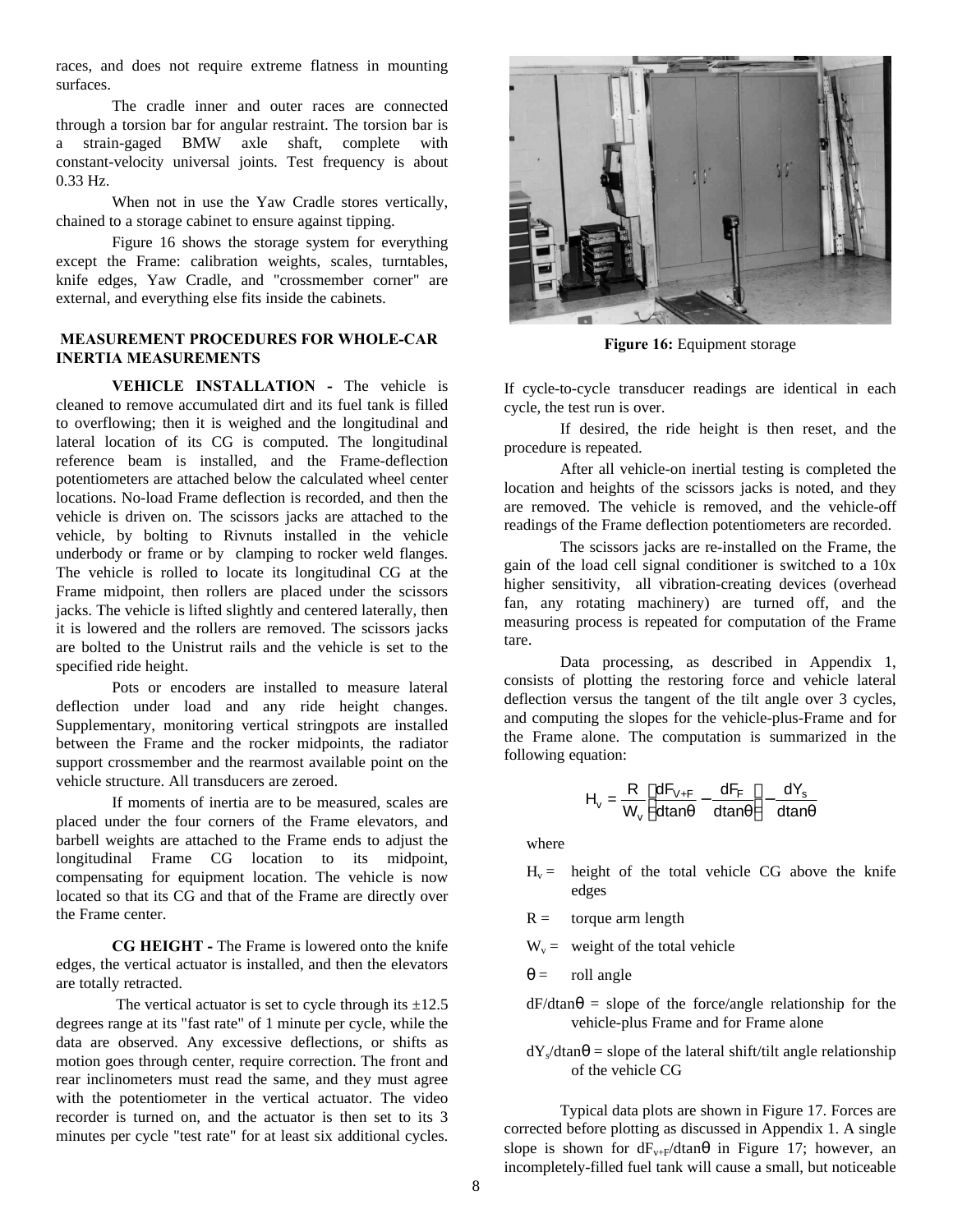

**Figure 17:** CG Height Test

local slope increase through the zero tilt angle point. For this reason we also compute individual slopes for positive and negative tilt angles, eliminating the center  $\pm 0.5$  degree.

The height of the "road surface" above the knife edges, including the measured Frame deflections, is then subtracted to obtain the total-vehicle CG height above the road surface.

CG height is usually measured at curb weight, and at additional trim heights to encompass loading conditions. We prefer not to test at different loads, because of the complexity of locating and securing "equivalent dummies" and adjusting resulting ride heights. We believe that loaded CG height can better be computed from the spring deflections due to added load, the individual heights of any applied load, and the vehicle CG measured at different ride heights.

The CG heights of sprung and unsprung masses can be separated by measuring the total CG height at different trim heights, as described in Reference 3. This method must be utilized with care, since it assumes no resulting deflections of vehicle structure or engine/subframe mounts. For sensitivity the trim height differences should be as large as possible: however, too-large differences can create nonlinear displacements of heavy components which in some vehicles may create significant errors. Especially, unloading to the point where independent suspension rebound stops are engaged should be avoided. Since it is easy to re-measure at different trim heights, we feel it advisable to measure at three

trim heights encompassing the loading range, plus one about 2.5 cm in rebound, and plot the result to evaluate the trends. Since it is also easy to add stringpots or encoders, it is advisable to monitor deflections of the engine cradle and the body structure, and make corrections if necessary.

## **ROLL MOMENT OF INERTIA AND ROLL/YAW PRODUCT**

**THEORY -** In the test setup, the pitch axis is considered as being perpendicular to the plane of symmetry. The system is then one of two degrees of freedom for which the equations of motion are:

$$
I_{xx}\ddot{\phi} - I_{xz}\ddot{\phi} = L
$$
  

$$
-I_{xz}\ddot{\phi} + I_{zz}\ddot{\phi} = N
$$

where

 $I_{xx}$  = moment of inertia about the roll axis

 $I_{zz}$  = moment of inertia about the yaw axis

 $I_{xz}$  = product of inertia

 $\ddot{\phi}$  = angular acceleration in roll, deg/sec<sup>2</sup>

 $\ddot{\Phi}$  = angular acceleration in yaw, deg/sec<sup>2</sup>

- $L =$  Moment about roll axis
- $N =$  moment about yaw axis

The knife edges prevent any yaw displacement; therefore the equations of motion reduce to:

$$
I_{xx}\ddot{\phi} = L
$$

$$
-I_{xz}\ddot{\phi} = N
$$

**ROLL MOMENT OF INERTIA -** The Frame, with the vehicle installed and centered as described above, is lowered onto the knife edges, and calibrated coil springs are bolted to the corners of the Frame and to the laboratory floor. The angular accelerometer is attached to the vehicle. A string encoder is installed to measure roll amplitude. The knife edge strain gages are connected. The elevators are completely retracted. The recorder is turned on, and the Frame is oscillated by hand to about  $\pm 6$  degrees amplitude and released. Settling time for the resulting oscillation is around 150 periods of about one second each. Transducer data is fed to the computer for immediate generation of stripcharts. These are checked to identify any glitches or inconsistencies. If everything looks good the vehicle test is over.

The test is repeated for the Frame and vehicle restraint equipment alone.

The moment of inertia of the total vehicle and Frame about the knife edges is found by equating the moment exerted by the springs to the angular acceleration. The moment of inertia of the sprung mass about a horizontal axis through its CG is then obtained by subtracting the moments of inertia about the knife edges of the Frame and the various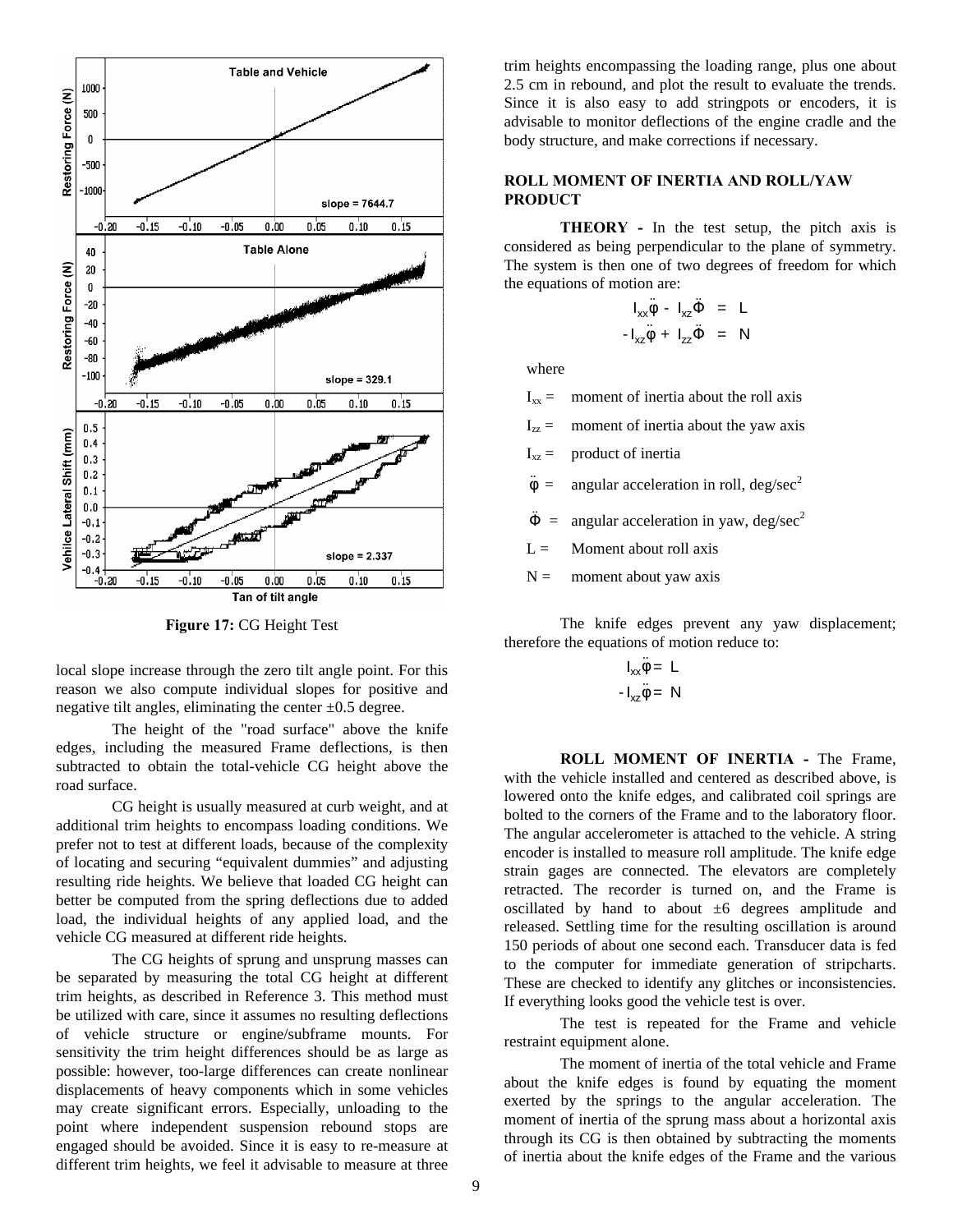unsprung masses, and then correcting this result to the sprung mass CG by the Parallel Axis Theorem:

$$
Ikk_T = (4Ka^2 - W_Th_T) (P/2\pi)^2
$$
  

$$
Ixx = Ikk_T - Ikk_F - Ikk_{UM} - (W_S/g)h_S^2
$$

where

- Ixx = Moment of inertia of sprung mass about a horizontal axis through its CG
- Ikk = Moments of inertia about knife edges of vehicle plus Frame, Frame alone, and Unsprung Masses
- a = Lateral distance from knife edge to centerline of spring
- $K =$  Rate of each spring
- $h_T$  = height of Vehicle & Frame CG above knife edges
- $h<sub>S</sub>$  = height of vehicle sprung mass above knife edges

 $W_T$  = total weight on knife edges

 $P =$  Period of oscillation

## **ROLL/YAW PRODUCT OF INERTIA**

When the frame is oscillating about the horizontal knife edge roll axis, the lateral acceleration of the mass CG produces a side force on the knife edges, and the angular acceleration produces a yawing moment which is reacted by the knife edges. The product of inertia is found from the yaw moment by the following equation:

$$
Ixz = (T/\phi_0) (P/2\pi)^2 - Ixz_{um} - (W_s/g)(x_{st}h_s)
$$

where

- Ixz = product of inertia about longitudinal and vertical axes through the cg of the sprung mass
- $T =$  moment reacted by the knife edges
- $\phi_0 =$  roll displacement, in radians
- $P =$  oscillation period, in seconds
- $Ixz<sub>um</sub> = estimated product of inertia of unspring mass$ with respect to the knife edge axis and the vertical axis through the CG of the test configuration

 $W_s$  = weight of sprung mass

 $g =$  gravitational acceleration

- $x_{st}$  = longitudinal distance of sprung mass cg from cg of test configuration
- $h_s$  = height of cg of sprung mass over knife edge axis

Note that the Frame is symmetrical, and so does not contribute to roll/yaw moment.

**PITCH MOMENT OF INERTIA -** The knife edges are located under the midpoints of the side beams, and the angular accelerometer is installed to measure pitch motion. Otherwise the procedure is identical to roll.

YAW MOMENT OF INERTIA - The elevators are raised to full height, the longitudinal reference beam is removed, and the yaw cradle is slid underneath and bolted to the floor. The Frame is lowered onto the Cradle, centered by mating wedges on the Cradle and Frame, and the elevators are fully retracted. The Frame is bolted to the Cradle. The yaw accelerometer is attached to the vehicle, a linear accelerometer is attached to the end of the Frame, the cradle's torsion bar strain gage is connected, a yaw amplitude encoder is installed, and the recorder is turned on. The Frame is oscillated manually in yaw to about  $\pm 10$  degrees and released. (Settling time is 10 - 12 cycle periods of about 3 seconds each). Transducer data is fed to the computer for immediate generation of stripcharts. These are checked for glitches or inconsistencies in torsion bar or accelerometer output signals, and for vehicle movement with respect to the Frame. Corrections are made if necessary. Five or six data runs are then made. After removal of the vehicle, the test is repeated for the Frame alone, to obtain the tare value.

The moment of inertia is computed from the amplitude and frequency of the oscillation and the torsional spring rate, or from the angular acceleration and the spring torque.

**DRIVETRAIN INERTIA -** Simple pendulums consisting of 23 kg cylindrical weights on 610 mm rods, attached to the wheelhubs are used to measure rotating inertia.

**EQUIPMENT FOR KINEMATICS TESTING -** The Ride/Roll vehicle location crossmembers are used, with hydraulic cylinders in double-ended/equal area configuration.

The front Ride/Roll crossmember is rigidly attached to the Frame. The rear crossmember is attached to the Frame through spherical bearings, which permit a 5-degree fore/aft rocking motion to accommodate "cosine foreshortening" when the vehicle is pitched.

The vehicle sits on the bearing-equipped scales, restrained only by the two ball-bearing vertical sliding shafts. Those shafts are unrestrained in ride, and may be unrestrained or locked in roll.

If unrestrained in roll the vehicle "finds its own" roll centers, which can be located by measuring the vertical displacement of the restraint shafts, or by wheelpad displacement or force equilibrium methods. If used, each vertical restraint defines a point on the roll axis, which can be located from 25 to 100 mm below the bottom of the rocker panels, and to the ground if spacers are added.

Wheel adapter plates are attached to lugnut extensions, then the transducer plates are added and leveled. The transducer plates carry camber and caster inclinometers, and rearward-facing lasers for setting wheels in the straight-ahead position. They mate to the ball-slide wheel follower mechanism.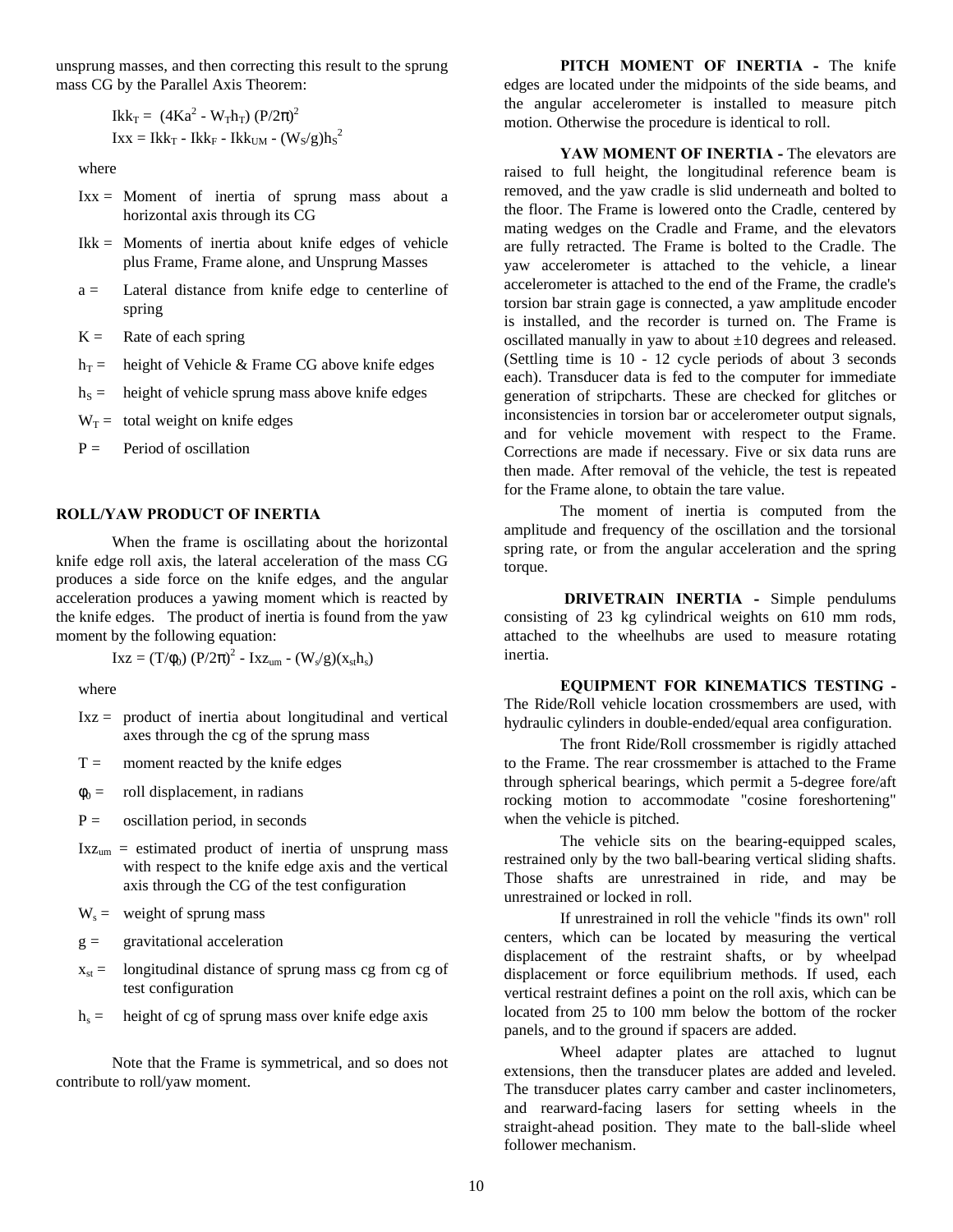The ball-slide wheel followers are attached to the vehicle, on beams clamped to the Ride/Roll upper crossmembers. Tire deflections are measured separately, by an encoder attached between a ball bearing on the transducer plate axis, and the wheelpad.

For parallel ride motion the cylinders are plumbed in parallel, with all dummy blocks blue, with the two front cylinders driven by one pressure control valve and the two rear cylinders by another. The front valve is driven by a triangle-wave generator, and the rear nulls an inclinometer to keep the vehicle level. For roll the dummy valve blocks on one side are changed to red, and both valves are driven by the triangle generator for equal front and rear moments.

**KINEMATICS TEST PROCEDURE -** The Ride/Roll Crossmembers are installed, scales fitted with ball-bearing pads are located under each wheel, and the various displacement transducers are attached. The instrumented "second steering wheel" is installed, and the steering wheel angle is set for straight-ahead road wheels and fixed. The brakes are locked ON.

The vehicle sprung mass is exercised by hydraulic servos through several cycles of jounce, pitch, and roll motions from compressed bump stops to wheel-off, at about one cycle per minute. Throughout each run measurement is made of wheel loads; steer angle; displacements of wheel centers, tires and shock absorbers; wheelpad rotation and



**Figure 18:** Ride Kinematics Test **Figure 19:** Roll Kinematics Test

lateral translation; and anything else that may be of interest. Test runs are normally made with anti-roll bars both connected and disconnected. All data is recorded for each run on the test videotape.

In data processing all data is plotted against time and inspected for smoothness and consistency. Three cycles of all desired data are plotted against the selected motion variable. Third-order least-square equations are fit to data plots except spring rates, where segmented first-order fits are usually required.

If roll centers are defined as the center of rolling motion in the absence of side forces, their heights can be computed from wheelpad displacements in ride or in roll [2], or from the vertical motion of unlocked lateral restraint shaft.

Figure 18 shows typical results for steer angle, camber, and wheelcenter Y-deflection. Figure 19 shows typical results for a roll test.

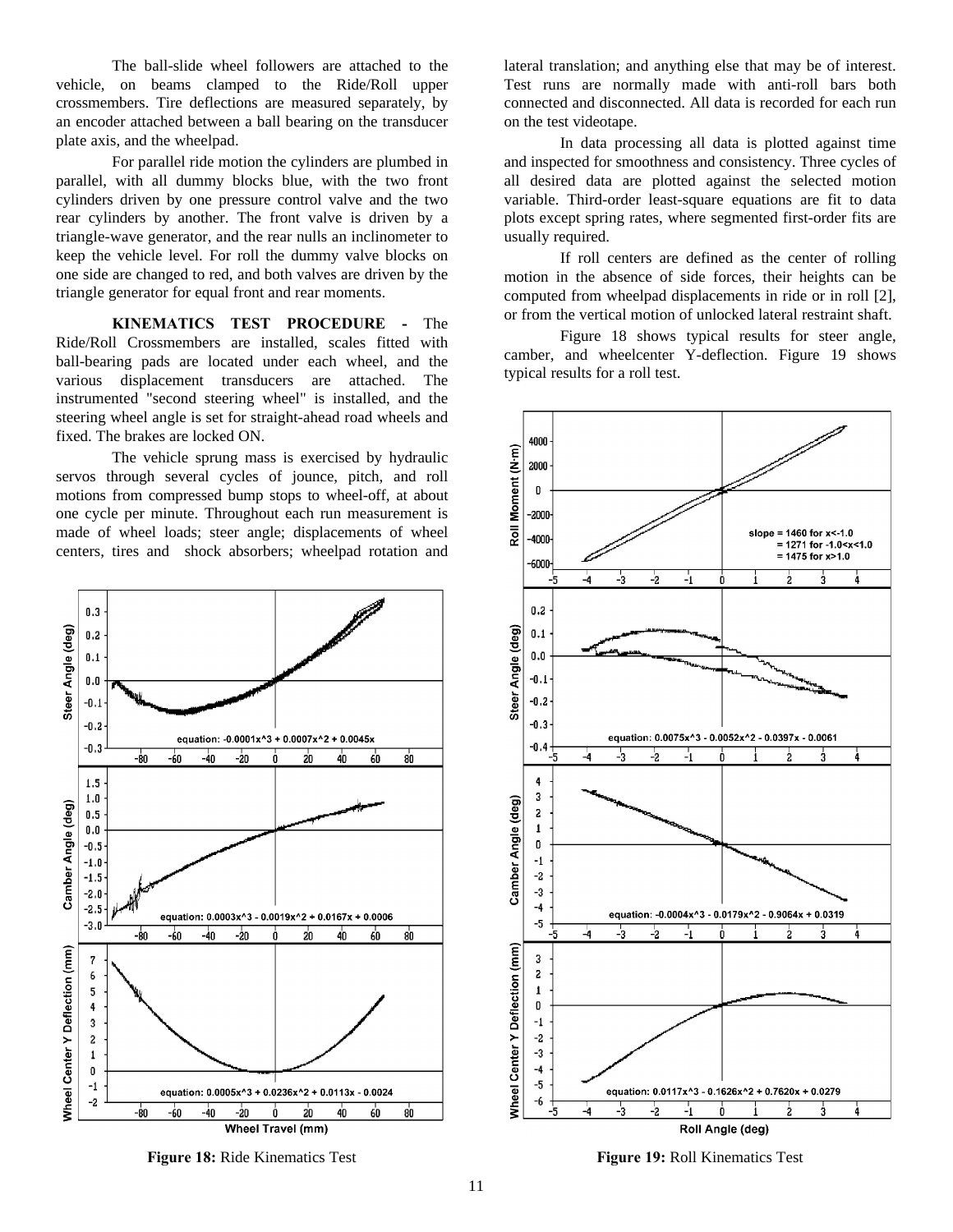

**Figure 20:** Wheelpad forcer assembly for compliance measurements

**EQUIPMENT FOR COMPLIANCE MEASUREMENTS -** Either the Ride/Roll or Scissors Jack crossmembers can be used. If the Ride/Roll crossmembers are used, the hydraulic cylinders are locked in position by rod-mounted shaft collars to prevent vertical motion.

The vehicle sits on the wheelscale-bearing plates. A set of four servo cylinders fitted with load cells are mounted on two transverse Unistrut crossmembers, and attached to mounting ears on the bearing pads, as shown in Figure 20. The four cylinders are driven by a single pressure-control servovalve, so that their force outputs are all identical. A small amount of 40 Hz dither is added to the servovalve signal to eliminate friction. Red and blue dummy valve blocks determine the direction of force output from each cylinder, to create "aiding" or "opposing" forces or moments. The servovalves are driven by a triangle wave generator.

**LATERAL FORCE AND MOMENT COMPLIANCES -** The vehicle is secured to the frame by either the Ride/Roll or the Scissors jack method at the desired trim height. Transducer plates and ball-slide wheel followers are used as in kinematics measurements. The wheel followers are attached to the vehicle. The force-measuring "second steering wheel" is attached to the vehicle handwheel and fixed by struts and suction cups to the vehicle windshield. The brakes are locked.

Tires are carefully centered on the wheelscale bearings, using a plumb bob or vertical laser for longitudinal and lateral location. A check run is made in "toe in/toe out" configuration to insure that sideforce produced by torque is negligible. The plumb bob or laser point is marked on the wheelpad surface, and the servo cylinder shaft extensions are noted, to restore position after wheelslip.

Test runs are made with aligning torques aiding and opposing, and sideforce aiding and opposing. In each configuration runs are made at incrementally increasing peak force levels, up to wheel-slip. Each run consists of at least four cycles at a rate of one cycle per minute.

When wheelslip occurs, the servos are used to power the tire back into place.

Steer angle and X,Y,Z wheelcenter displacements are measured from the ball slide follower. Camber and caster changes are measured by the accelerometer-inclinometers on the wheelhub transducer plates. Force and moment inputs are measured by load cells on each of the forcing servo cylinders. The cylinder differential pressure is measured as a check of measured forces.

Force and pad displacement inputs are plotted against time and inspected for quality and force/moment crosstalk. Three cycles of all desired data are plotted against input forces or moments, and third-order least-squares equations are fitted to the plots to obtain slopes. Typical plots, for an independent rear suspension measured in "sideforces opposing" configuration, are shown in Figure 21.

If roll centers are defined as points about which forces balance at zero roll angle, their heights are computed from the ratio of vertical load change to applied horizontal force in the sideforce-opposing test.

**LONGITUDINAL FORCE AND MOMENT COMPLIANCES -** The combined wheelpad- forcer servos are rotated 90 degrees to generate longitudinal forces. Longitudinal forces opposing at each pad produce the same toe in/out and steer moments as in the lateral case. All-forces-aiding measures longitudinal compliance, and one



**Figure 21:** Typical compliance data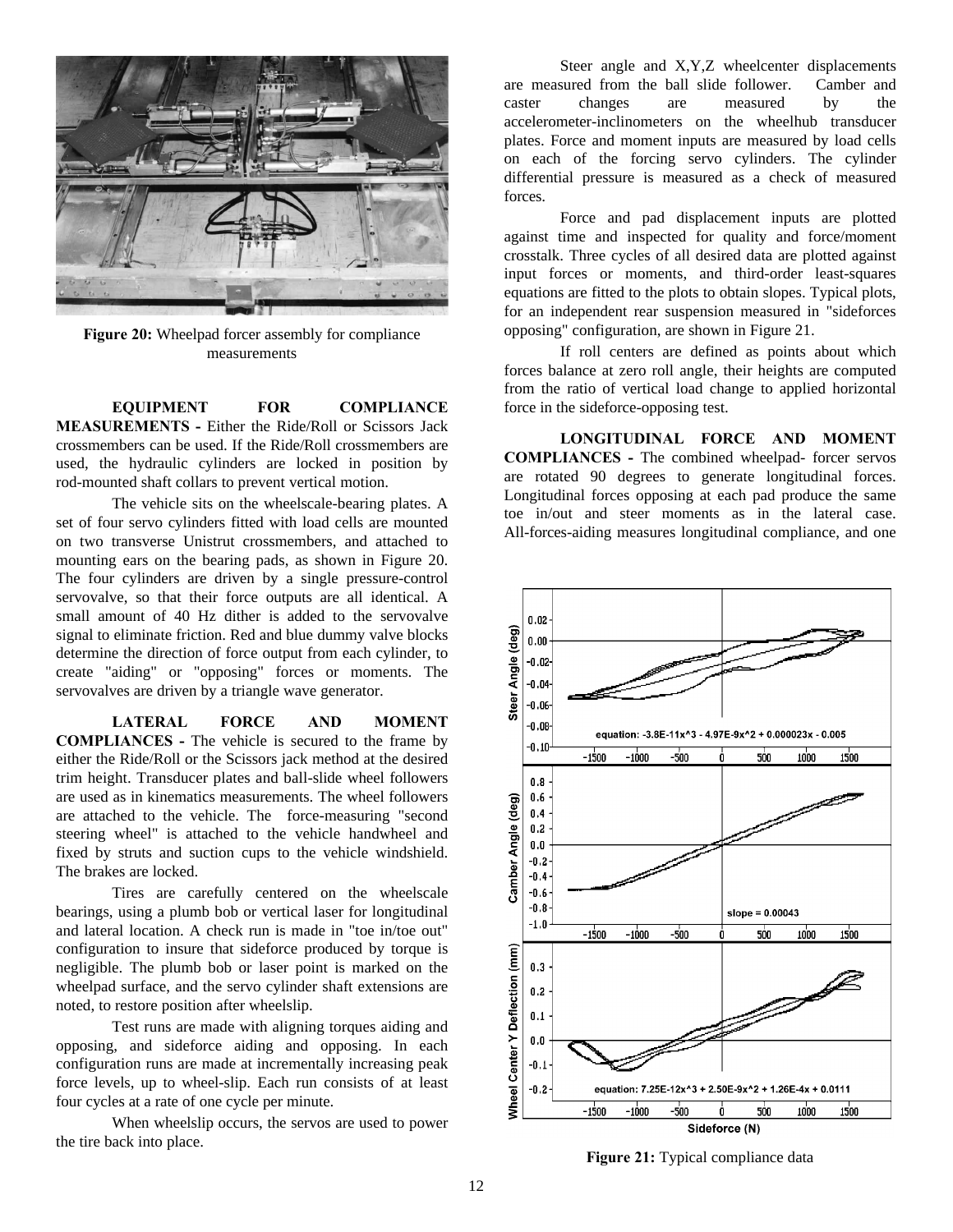wheel aiding with the opposite opposing simulates unbalanced braking or thrust.

Data plotting is the same as in the lateral case.

## **STEERING SYSTEM MEASUREMENTS**

**COMPLIANCE -** The compliance of the entire steering system including gearbox and column is measured in the sideforces and aligning torques aiding configuration. Sideforces and aligning torques opposing tend to balance at the steering gear, and so do not load the column. With power steering the only column torque is that required to twist a small torsion bar input to the valve: therefore with the engine running, aiding and opposing results are similar. Figure 22 demonstrates this characteristic. With the engine running in the "Aligning Moments Aiding" (i.e., steer) configuration the on-center steer compliance, before full boost occurs, is similar to that with "engine off, moments aiding"; while the off-center compliance is similar to the "engine off, moments opposing" configuration.

Figure 23 shows the torque reaction at the steering wheel resulting from total aligning moment (aiding) at the tire contact patch, with engine running and off.

**STEERING GEOMETRY - Steering ratio is** measured by the rotary encoder mounted between the ball slide follower mechanism and the wheelhub transducer plate.



The encoder has a resolution of 0.05 degrees at 4X.

If ground-level steer axis offsets are required, instrumented turntables are used. These are standard units (Mac Tools, Inc.) to which rotary encoders and rectilinear potentiometers have been added. They were formerly fitted with ears for the hydraulic cylinders and used on top of the wheelscales in compliance testing, but they suffered from surface brinelling and were too high, and so they were replaced by the bearing pads. They directly replace the wheelscale/bearing pad units, and measure both steer angle and pad X and Y displacements. The encoder has a resolution of 0.05 degrees, and that of the cermet pots is infinite.

In testing, the instrumented handwheel is turned through its lock-to-lock range, while the outputs of steer angle, pad displacement, camber and caster inclinometers are recorded.

For computation of steering ratio both least-squares and trigonometric equations are fit to the data, to describe the basic linear or nonlinear ratio and the effects of column universal joints. Steer angles of "inside" and "outside" wheels are plotted against handwheel angle, along with Ackerman angles, and Ackerman errors are computed.

Static camber, caster, and steering axis inclinations are computed from the equations presented in Reference 4. Caster is computed by variation of the camber transducer output with steer, and steering axis inclination is computed from variation of the caster transducer output with steer. Steering axis offsets at ground level can be computed from the rotation and translation of the wheelpad or the turntable center, provided that the location of the tire is known with sufficient accuracy. Wheelcenter displacements and steering axis offsets at spin axis level can be computed from wheel follower measurements along with wheel rim offset measurement.



**Figure 22:** Steer Compliance **Figure 23:** Torque reaction at steering wheel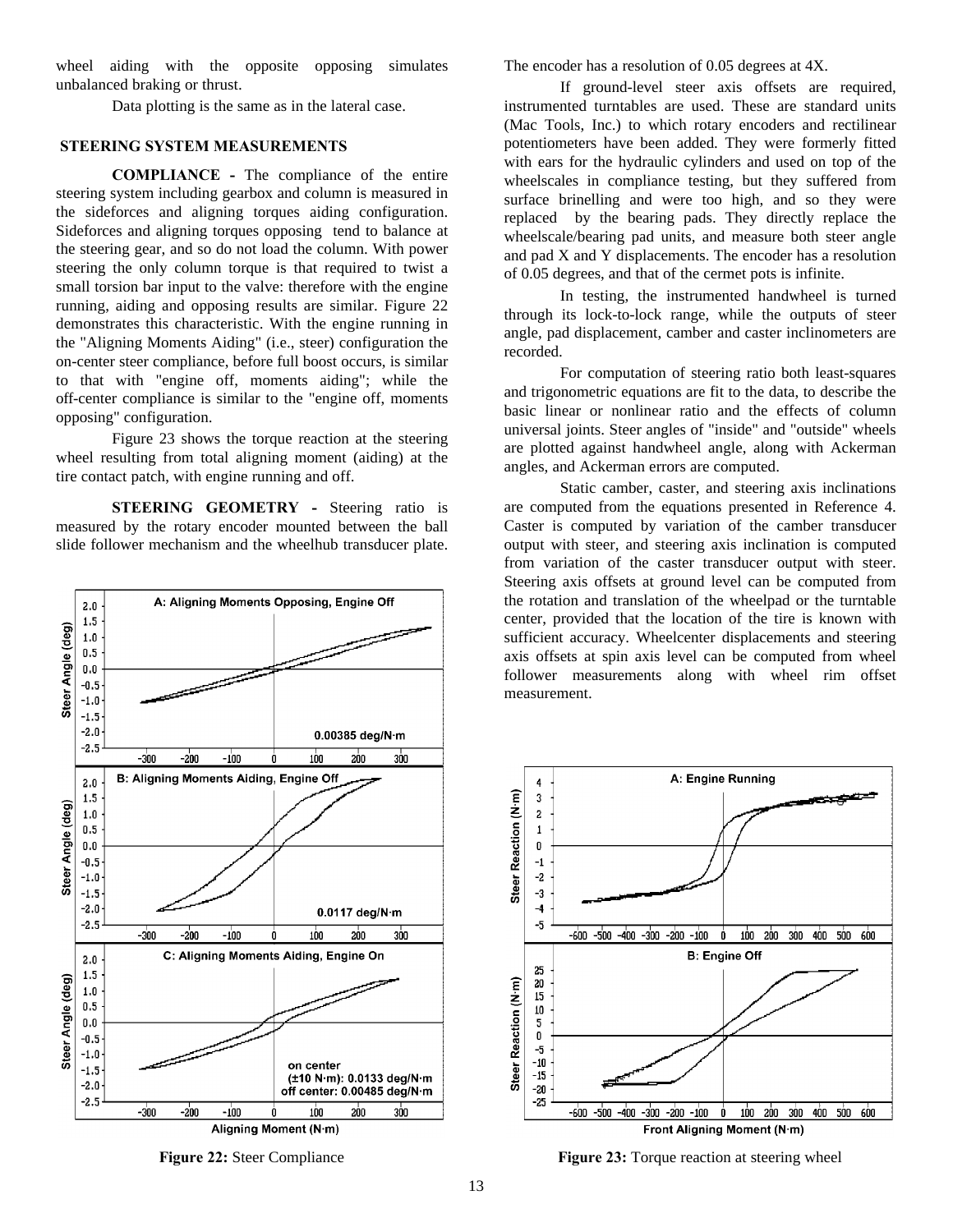**COMBINED KINEMATICS AND COMPLIANCE TESTING -** Topsy's mechanization of kinematics and compliance tests are essentially independent. For that reason "partial derivative" testing - varying body motion or wheel loading at constant tire patch forces or moments or *vice-versa* - is simple. For simultaneous variation of kinematics and compliance input variables it is necessary to burn an EPROM with the control program for each servo and clock their addresses in unison - the electronics hardware required has been developed in another project [5].

**SHOCKS AND STRUTS -** Shocks, springs, and struts are measured on the vertical baseplate by simple restraining fixtures containing a load cell and a servo cylinder. The cylinder is driven at selected constant rates by a triangle-wave generator. A typical spring-rate result is shown in Figure 24 for a gas-pressurized strut. Determination of one point of a damping curve is shown in Figure 25. At each constant velocity the force is a function of both piston velocity and compression/expansion of the pressurized gas. Damping values are taken at zero deflection.

**FREQUENCY RESPONSE METHODS** Frequency response methods (in present software development) utilize the servo cylinders of 1.3 or 2.6  $\text{cm}^2$ area, fitted with load cells, in the ride/roll crossmembers to generate sinusoidal ride forces and roll moments. The cylinders produce continuous off-resonance 2.5 - 5 cm peak-to-peak motion to 3 times resonant frequency. The software computes sprung mass inertial parameters from measured forces, accelerations, and displacements.

Measurements on the unsprung masses are more difficult, because of tire variations. A tire-supported wheel hub can be oscillated vertically to 30 Hz, and the static spring rate of the combination of tire and suspension spring is measured in kinematics testing. However, non-rolling and rolling tires are significantly different [6], and even the non-rolling tire spring rate is known to double between 0 and 30 Hz [7], so the "easy way" appears to have little value. If the tire is eliminated, the vehicle weight must be carried by bias pressure in the hydraulic cylinders. One system under consideration uses two servo cylinders supporting a beam



**Figure 24:** Strut spring rate **Figure 25:** Strut damping

attached to the wheelhub, replacing the wheel and tire.

Steering system dynamics can be studied by applying sinusoidal steer moments to the wheelpads, up to at least 30 Hz. The handwheel can be fixed with its torque measured by the "second steering wheel"; or it can be free with steering wheel motion measured by a rate gyro or angular accelerometer. The relationship between wheel angles and handwheel can be measured, but the nonrolling tire precludes moment-input relationships.

Some lateral tire dynamics can be estimated simply from lateral tire spring rates as measured in compliance tests, as described in References 8 and 9.

**SPECIFYING AND REVIEWING A TEST PROGRAM -** Specification of a test program consists of selecting the data required and the form in which it is desired. Identification codes are given in compressed form in Appendix 2. A test specification consists circling the appropriate codes in the complete version contained in Reference 10.

The primary record for each test program is a series of two-hour videotapes. From this record all other data can be generated.

For all test runs raw data (vs time) is supplied to the customer on floppy disks, in his choice of formats. Some or all plotting and curve fitting can be done by the customer to save costs, or it can be done by Heitz Chassis Lab. All data is referenced to hours, minutes, and seconds on the test videotapes, so an engineer can "watch" the test run from which each data plot came.

A typical test program will generate much more data than is actually used. The excess consists of deliberate redundancies in which a parameter is measured in different ways for comparison, and of "checking data" - hydraulic cylinder pressures as well as forces; various vehicle or component deflections; etc. This information is generated for

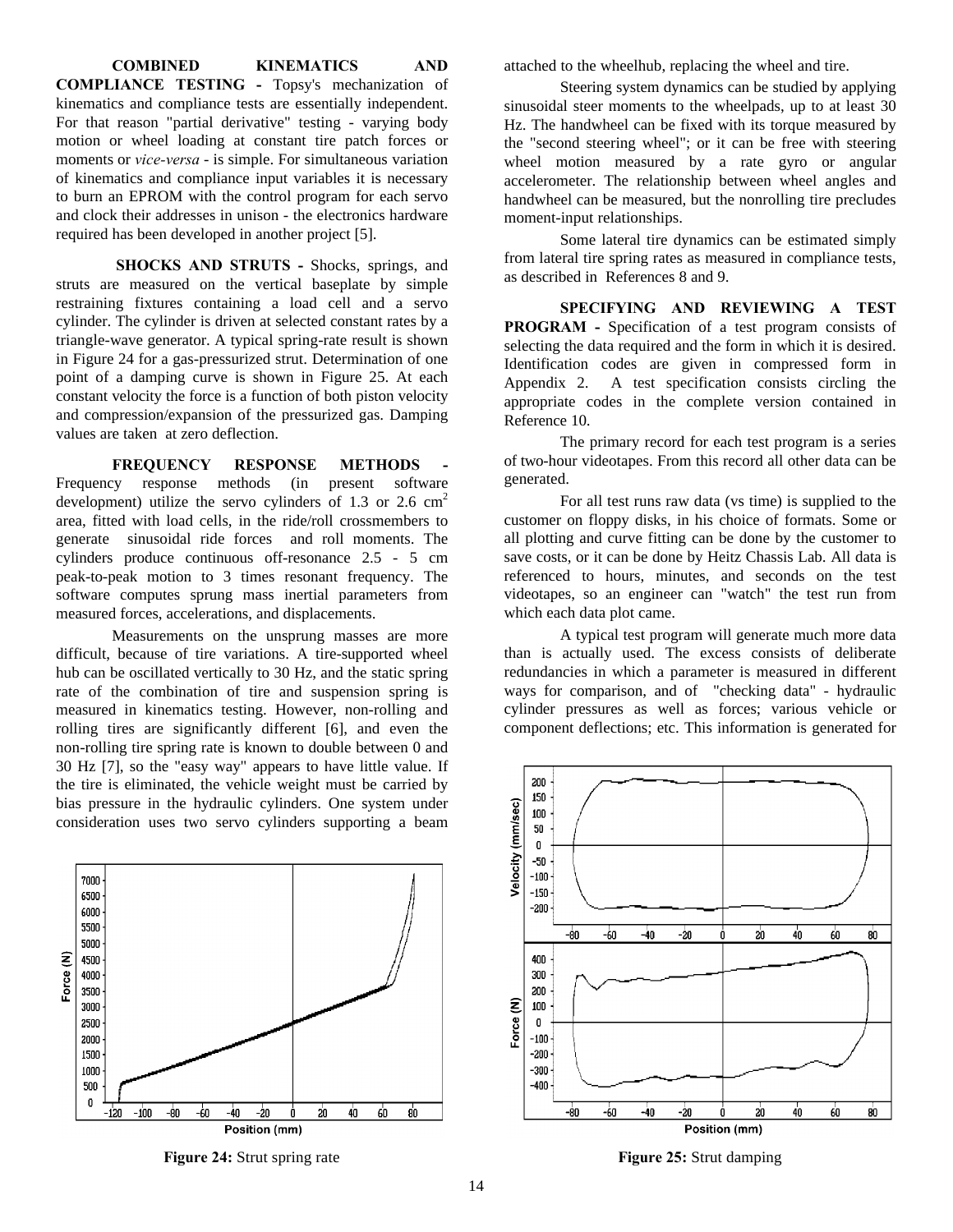observation during a test, and is recorded under the adage "It is better to have it and not need it than to need it and not have it." This "excess data" remains available for review if questions arise, and is supplied on floppy disk at customer request.

The voice commentary, miscellaneous sounds of the test, and video camera view, all in synchronism with the instrumentation data, are additional forms of data which remain available for reviewing the testing procedures.

#### **SUMMARY**

This paper has described a compact laboratory for measurement of the inertial, kinematic, and compliance parameters required to model automobile control responses. The laboratory is oriented toward research rather than production. The approach is modular, based on an "infrastructure" of multipurpose components which are combined temporarily with a few special-purpose fixtures as required for each type of test. The modular approach permits addition of new capabilities without extensive redesign. The authors believe that in some instances the flexibility afforded by the modular approach may allow test capabilities not possible in "production" facilities. When not in use the facility is stored, so that its space is available for other projects.

#### **REFERENCES**

- [1] Nedley, A.L., and Wilson, W.J., "A New Laboratory Facility for Measuring Vehicle Parameters Affecting Understeer and Brake Steer," SAE Paper 720473, National Meeting, May 1972.
- [2] SAE J1574 Measurement of Vehicle and Suspension Parameters For Directional Control Studies: Test Equipment and Procedures.
- [3] Bixel, R.A., Heydinger, G.J., Guenther, D.A., Nevak, S.J., "Sprung/Unsprung Mass Properties Determination without Vehicle Disassembly", SAE Paper 960183, SAE SP-1141, International Congress, February 1996.
- [4] January, Daniel B, "Steering Geometry and Caster Measurement", SAE Paper 850219, International Congress, February 1985.
- [5] Heitzman, E.J., and Heitzman, E.F., "A Programmable Steering Machine for Vehicle Handling Tests", SAE Paper 971007, SAE Congress, March 1997.
- [6] Richard E. Rasmussen and Anthony D. Cortese, "Dynamic Spring Rate Performance of Rolling Tires," SAE Paper 680408, Midyear meeting, May, 1968.
- [7] Tsymberov, Anatoly, "An Improved Non-Intrusive Automotive Suspension Testing Apparatus with Means to Determine the Condition of the Dampers", SAE PAPER 960735, International Congress, February 1996.
- [8] Chiesa, A., and Rinonapoli, L., "Vehicle Stability Studied with a Non-Linear Seven Degree Model", SAE Paper 670476, Mid-Year Meeting, May 1967.
- [9] Winsor, F.J., "Effect of Tire Lateral Elasticity on Vehicle Dynamics", Automobile Dynamics Research Working Paper No.19, Princeton University Department of Aerospace and Mechanical Sciences, June 30, 1967.
- [10] Internet http://home.navisoft.com/atiheitz Section 3.4.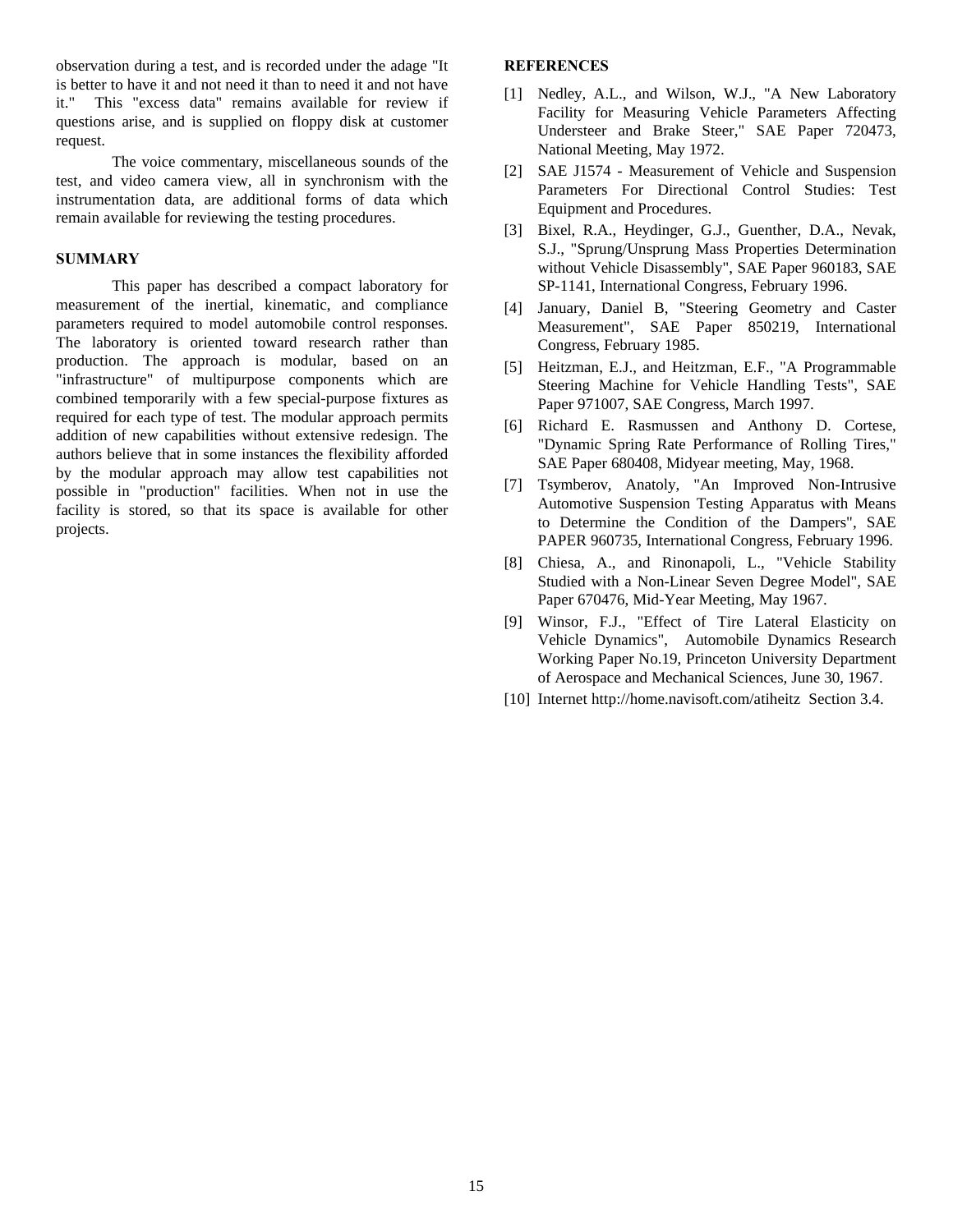#### **APPENDIX 1: DERIVATION OF EQUATIONS FOR CG CALCULATION**

Figure A1 shows the table/vehicle assembly in untilted and tilted configurations. For the tilted case, taking moments about the knife edge, we obtain:

$$
FR \cos\theta = [W_vH_v \tan\theta \cos\theta] + [W_v(Y+Y_s) \cos\theta] + [W_tH_t \tan\theta \cos\theta] + [W_tY_t \cos\theta]
$$
 (A1)

Dividing both sides by  $\cos\theta$  and solving for (W<sub>v</sub>H<sub>v</sub> tan $\theta$ ),

$$
W_vH_v \tan\theta = FR - W_vY - W_vY_s
$$
  
- W<sub>t</sub>H<sub>t</sub> \tan\theta - W<sub>t</sub>Y<sub>t</sub> (A2)

Differentiating, noting that Wv, Wt, Yt, Yv, R, Hv, Ht are constant, while θ, F, Ysh vary;



$$
W_vH_v \text{ dtan}\theta = RdF - W_vdY_s - W_tH_t \text{ dtan}\theta \qquad (A3)
$$

Rearranging to solve for Hv,

$$
H_v = \frac{R}{W_v} \frac{dF}{dt} - \frac{W_v}{W_v} \frac{dY_s}{dt} - \frac{W_t H_t}{W_v}
$$
 (A4)

For the table alone, denoting the force by F';

$$
F'R \cos\theta = W_tH_t \sin\theta + W_tY_t \cos\theta
$$
 (A1a)  
\n
$$
F'R = W_tH_t \tan\theta + W_tY_t
$$
 (A2a)  
\n
$$
W_tH_t \tan\theta = FR - W_tY_t
$$
 (A3a)

Differentiating as above and rearranging;

$$
H_t = \frac{R}{W_t} \frac{dF'}{dtan\theta}
$$
 (A4a)

Substituting this value for Ht into equation (A4);

$$
H_v = \frac{R}{W_v} \left[ \frac{dF}{dt} - \frac{W_t}{W_t} \frac{dF'}{dt} \right] - \frac{dY_s}{dt} \tag{A5}
$$

Hv, the height of the CG above the knife edge is thus found from the slopes of the total assembly and table alone force/tilt angle relationship, plus that of the lateral vehicle displacement with respect to the table. The weight of the table itself drops out of the equation: however, the force/tilt angle relationship for the table alone must be measured with all ancillary equipment such as locating screwjacks and potentiometers in the same locations as for the vehicle test.

 **CORRECTION TO PRIMARY DATA -** In the derivation of equation (A5) the effect of angularity in the vertical actuator is ignored. This angularity does cause a small error in the slope  $dF/d(tan \theta)$  for positive and negative tilt angles, with the slope being lower in the "lifting" or "raising" direction. The resulting cosine error is 0.005 percent, but sine error is in the order of 0.1 percent. They are computed and corrected as follows.

Figure A2 shows a shortening of the torque arm,  $R(1-\cos\theta)$ , which together with the actuator length (L - R sin θ) forms the angle φ. This angle amounts to 0.56 degrees in the raising direction and 0.45 degrees in the lowering direction.

The resulting cosine error, which is always in the same direction, is corrected by computing  $\phi$  and multiplying the load cell output signal by (cosine φ). However, correction of the resulting sine error is a little more complex.

In Figure A2 it can be seen that in the raised position the actuator is in compression, producing a clockwise moment equal to (FR cos  $\theta$ ) about the knife edges; while the sine component produces a moment (F sin  $\phi$ ) x (R sin  $\theta$ ) which opposes that moment.

In the lowered position the actuator is in tension, producing a counterclockwise moment around the knife edges. However, in this case the sine component produces an Figure A1: CG Geometry added, counterclockwise moment.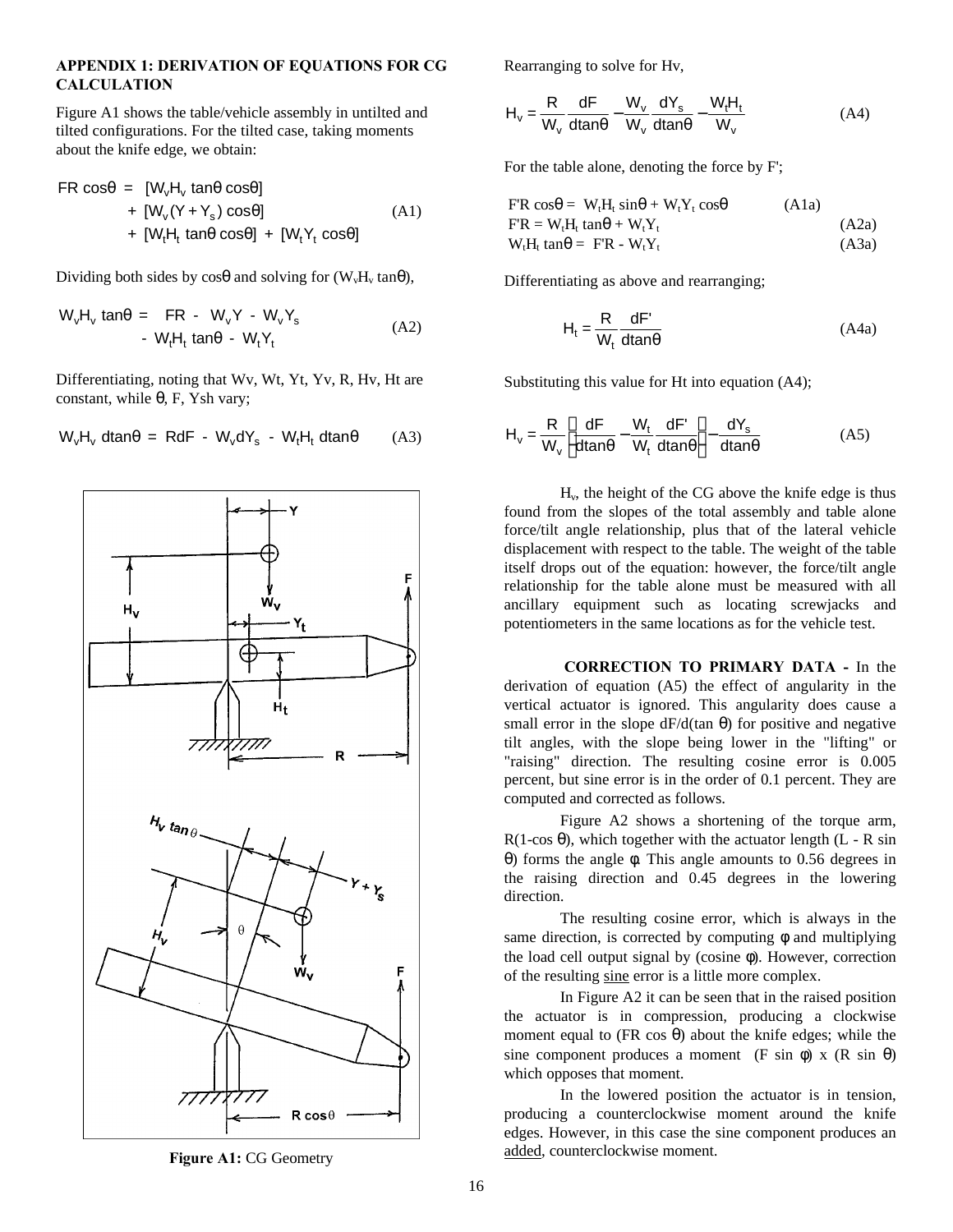The correction for the moment (FR sin $\phi$  sin $\theta$ ) is made as follows. For small enough angles sine and tangent can be assumed equal, so that:

$$
F \sin \phi = F \tan \phi = \frac{FR(1 - \cos \theta)}{L - R \sin \theta}
$$
 (A6)

and the moment,

$$
FR \sin\phi \sin\theta = FR^2 \sin\theta \frac{1 - \cos\theta}{L - R \sin\theta}
$$
 (A7)

In equation (A1) the moment FR cos θ must be corrected by (A7). Dividing through by (R cos  $\theta$ ), we get a corrected value for force F.

$$
F_{corr} = F \left[ 1 + \frac{R(1 - \cos\theta)}{L - R\sin\theta} \tan\theta \right]
$$
 (A8)

With this correction, and with the gas tank filled to overflow to limit fuel slosh, the difference in slopes between positive and negative tilt angles is eliminated.

**CG ERROR ANALYSIS -** The measurement of CG height is seen from equation (A5) to consist of four separate measurements: the force/angle slopes with and without the vehicle, the lateral deflection/angle slope, and the "road" height above the knife edges. The maximum error in the resultant CG height is therefore found as the weighted sum of the four individual measurement errors. The weighted error contribution from each source is found as the percentage error in that measurement, multiplied by the contribution of the



measurement to the net CG height. The percentage errors in the individual measurements is found by differentiation, as follows.

For the contribution to total error of table plus vehicle, from equation A5,

$$
\frac{R}{W_v} \frac{dF}{dtan\theta}
$$
 (E1)

At the end points, for "small angles", this equation becomes:

$$
\frac{\mathsf{R}}{\mathsf{W}_{\mathsf{v}}}\frac{\mathsf{F}}{\theta} \tag{E2}
$$

Differentiating,

$$
dH_v = \frac{R}{W_v} \frac{dF}{d\theta} + \frac{R}{W_v} \frac{F d\theta}{\theta^2} + \frac{dR}{W_v} \frac{F}{\theta} + \frac{R dW_v}{W_v^2} \frac{F}{\theta}
$$
(E3)

Multiplying and dividing by  $\frac{R}{W}$ F R W dF  $\frac{v}{v} = \frac{dv}{w_v} \frac{du}{d\theta}$ 

$$
(\delta H_v)_{v+t} = \frac{R}{W_v} \frac{dF}{d\theta} \left[ \frac{\delta F}{F} + \frac{\delta \theta}{\theta} + \frac{\delta R}{R} + \frac{\delta W_v}{W_v} \right]
$$
(E4)

Similarly, for the table alone,

$$
(\delta H_v)_t = \frac{R}{W_v} \frac{dF_t}{d\theta} \left[ \frac{\delta F_t}{F_t} + \frac{\delta \theta}{\theta} + \frac{\delta R}{R} + \frac{\delta W_v}{W_v} \right]
$$
(E5)

For lateral deflection,

$$
(\delta H_v)_y = \frac{dY_s}{d\theta} \left[ \frac{\delta Y_s}{Y_s} + \frac{\delta \theta}{\theta} \right]
$$
 (E6)

And for the road - knife edge distance

$$
(\delta H_v)_h = \delta H_v \tag{E7}
$$

The total error is

$$
\sigma H_v = (\sigma H_v)_{v+t} + (\sigma H_v)_t + (\sigma H_v)_y + (\sigma H_v)_h \tag{E8}
$$

 The individual percentage errors are found from the full-scale linearity-plus-hysteresis specifications of all transducers, along with the measured end-point parameter values (to obtain percent-of-reading), and measurement resolution.

The total error is dominated by the  $(\sigma Hv)v+t$  term and by the "roadway height" over the knife edges, because their "weight" in determination of Hv is greatest. These errors are minimized by calibrating the combination of load cell force and moment arm together, and by measuring the height of the "road surface" over the knife edges directly under the front and rear axles, before each test. In the latter **Figure A2:** Sine Error measurement the deflection curve of the simply-supported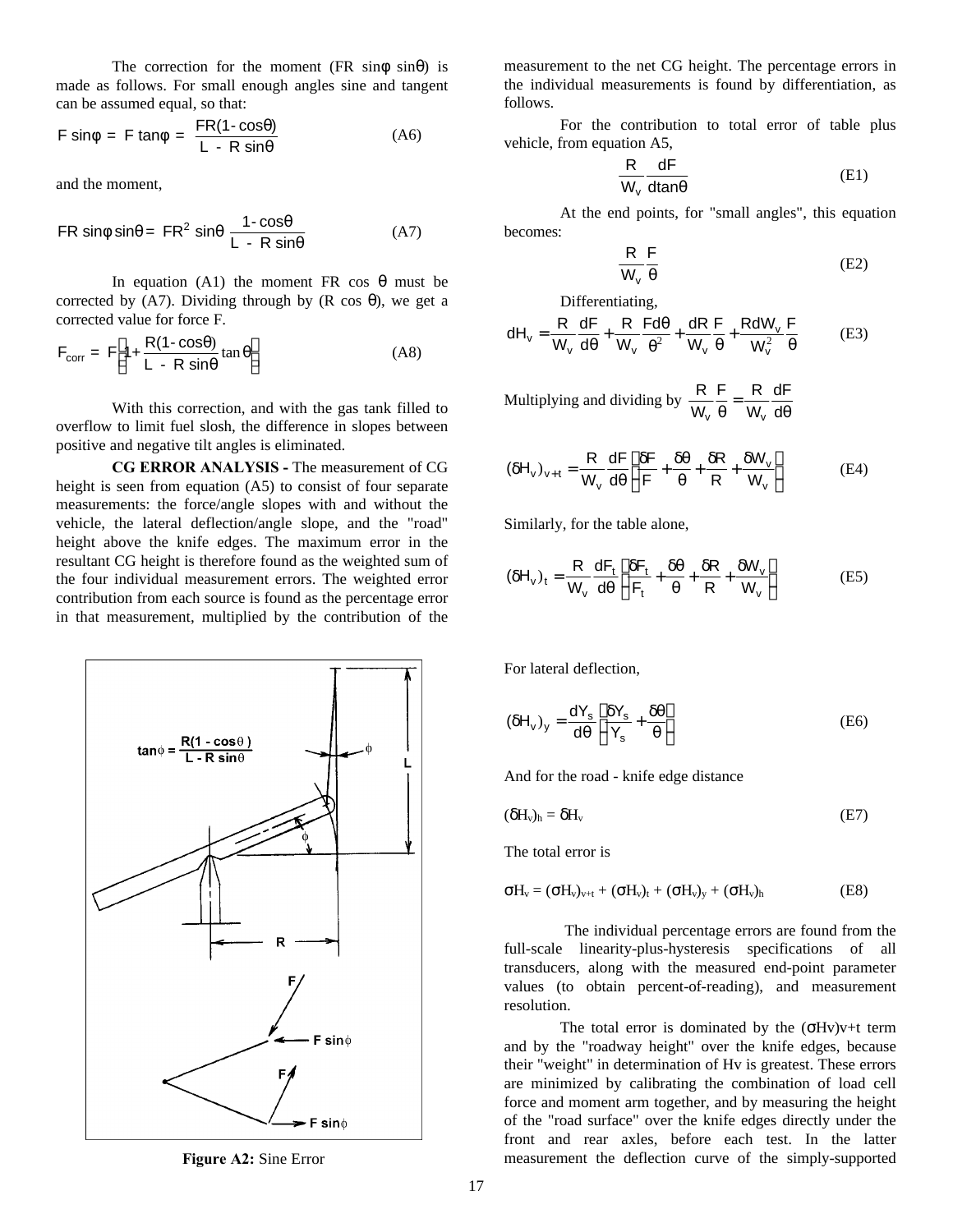reference beam under its own weight (1.0 mm at center span) is included in the measurement.

The maximum errors calculated from equation (E8), with all errors stacked up in the same direction, are in the order of 0.6 percent. Rms errors are in the order of 0.3 percent. We believe these estimates to be realistic, because the individual calibrations encompass the testing range; the quantity ( $F$ t x R) is actually a single calibration; hysteresis error is minimized by running three completely reversed test cycles; and resolution error is minimized by taking the best straight line through the resulting 60 000 data points.

In practice we believe the greatest error is most likely to be the setting of ride height, because front and rear ride heights are seldom specified with precision.

## **APPENDIX 2: SPECIFICATION OF KINEMATICS AND COMPLIANCE TESTS**

#### **STANDARD CONDITIONS**

- All tests are run at, or referenced to, curb trim height.
- All kinematics tests are run with engine stopped.
- Steering system tests are run with engine running and with engine stopped. Only handwheel torque is plotted for the engine stopped condition.
- Front lateral force and aligning torque compliances with forces or torques adding are run with engine running; and with forces and torques opposing the engine is stopped.
- Front longitudinal force compliance tests are run with engine running.
- All rear compliance tests are run with engine stopped.

**EQUATIONS FITTED TO PLOTTED DATA -** Third-order least-squares polynomial equations are fitted to most data plots. Where dictated by the character of the data, three-element linear plots (through-center, and positive and negative extremes) are used instead. Examples of the latter are steer tests, where roadwheel steer angle vs aligning torque usually shows a distinct difference between on-center and off-center slopes; and wheel loads in ride and roll, where rates change as bump or rebound stops are engaged.

**CHOICE OF DATA TO BE PLOTTED -** Raw data (vs time) required for all plots will be supplied on floppy disks for all tests, and will be included in the test charge. All of the plots in the following listing can be generated from the floppy disk format. Since many of the data plots in the listing are useful only in some simulation models, and the quotation for Data Processing includes a separate charge for each plot, costs will be minimized by circling only those plots actually intended for use, or those for which fitted equations are desired.

**ORGANIZATION OF DATA PLOTS - Data plots are** organized into four groups:

Test type and configuration Non-standard test conditions if present Test Parameter plotted

Examples of non-standard test conditions are engine running or stopped, non-curb ride heights, etc. For example, a front compliance test at 30 mm jounce instead of curb height would be coded as FC-30J-SFA, etc.